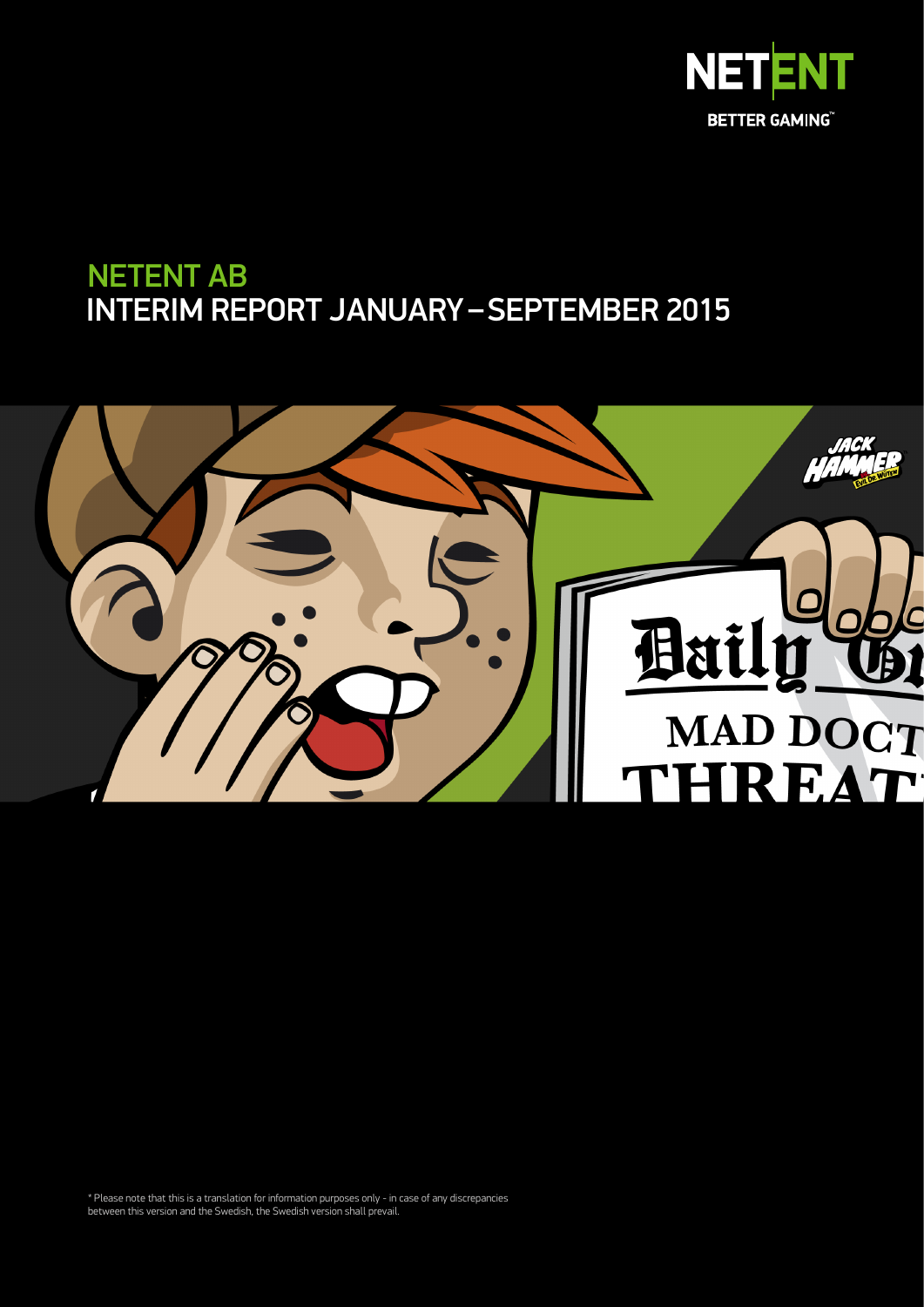# **INTERIM REPORT JANUARY – SEPTEMBER 2015**

# **THIRD QUARTER 2015**

- **Revenues increased by 28.8% to SEK 279.8 (217.2) million**
- **Operating profit amounted to SEK 105.3 (73.4) million, an increase of 43.5%**
- **Operating margin was 37.6 (33.8)%**
- **Profit after tax amounted to SEK 97.6 (67.5) million, an increase of 44.5%**
- **Earnings per share amounted to SEK 2.44 (1.69) before and after dilution**
- **Nine license agreements with new customers were signed, six new customers' casinos were launched**

### **FIRST NINE MONTHS 2015**

- **Revenues for the first nine months increased by 32.5% to SEK 809.3 (610.6) million**
- **Operating profit amounted to SEK 279.8 (181.3) million, an increase of 54.3%**
- **Operating margin was 34.6 (29.7)%**
- **Profit after tax amounted to SEK 258.3 (166.1) million, an increase of 55.5%**
- **Earnings per share amounted to SEK 6.45 (4.16) before and after dilution**
- **29 license agreements were signed with new customers and 21 new customers' casinos were launched**

# **IMPORTANT EVENTS IN THE THIRD QUARTER**

- **Signed customer agreement with Gala Coral in the UK**
- **Signed customer agreement with Golden Nugget in New Jersey, USA**
- **Granted transactional waiver to launch games with Borgata and bwin.party by the regulator in New Jersey**
- **Launched games with Borgata in New Jersey**

# **QUOTE FROM PER ERIKSSON, PRESIDENT AND CEO**

- *"The third quarter featured new record levels in both revenues and profits. We reached a historic milestone as our games became available on the regulated market in New Jersey, USA, for the first time. Our revenues amounted to SEK 279.8 million in the quarter, a 28.8 percent increase compared to the third quarter of last year. The operating margin also improved significantly to 37.6 percent. We keep signing up new operators while the number of customers to be launched stood at 26 at the end of the quarter, which should support our continued growth going forward."*

| <b>SUMMARY IN FIGURES</b>                  | Jul-Sep<br>2015 | Jul-Sep<br>2014 | <b>Jan-Sep</b><br>2015 | Jan-Sep<br>2014 | Jan-Dec<br>2014 |
|--------------------------------------------|-----------------|-----------------|------------------------|-----------------|-----------------|
| Operating revenues                         | 279.790         | 217,216         | 809.291                | 610.597         | 851,663         |
| Operating expenses                         | -174.474        | $-143.829$      | -529.464               | $-429.262$      | -589,998        |
| <b>Operating profit</b>                    | 105,316         | 73,387          | 279,827                | 181,335         | 261,665         |
| Operating margin                           | 37.6%           | 33.8%           | 34.6%                  | 29.7%           | 30.7%           |
| Cash flows from operating activities       | 121.932         | 89,369          | 350,367                | 281,308         | 364,897         |
| Cash flows for the period                  | 94.688          | 91.347          | 58.696                 | 103.135         | 149,828         |
| Cash and cash equivalents at end of period | 316.784         | 210.243         | 316.784                | 210.243         | 258,057         |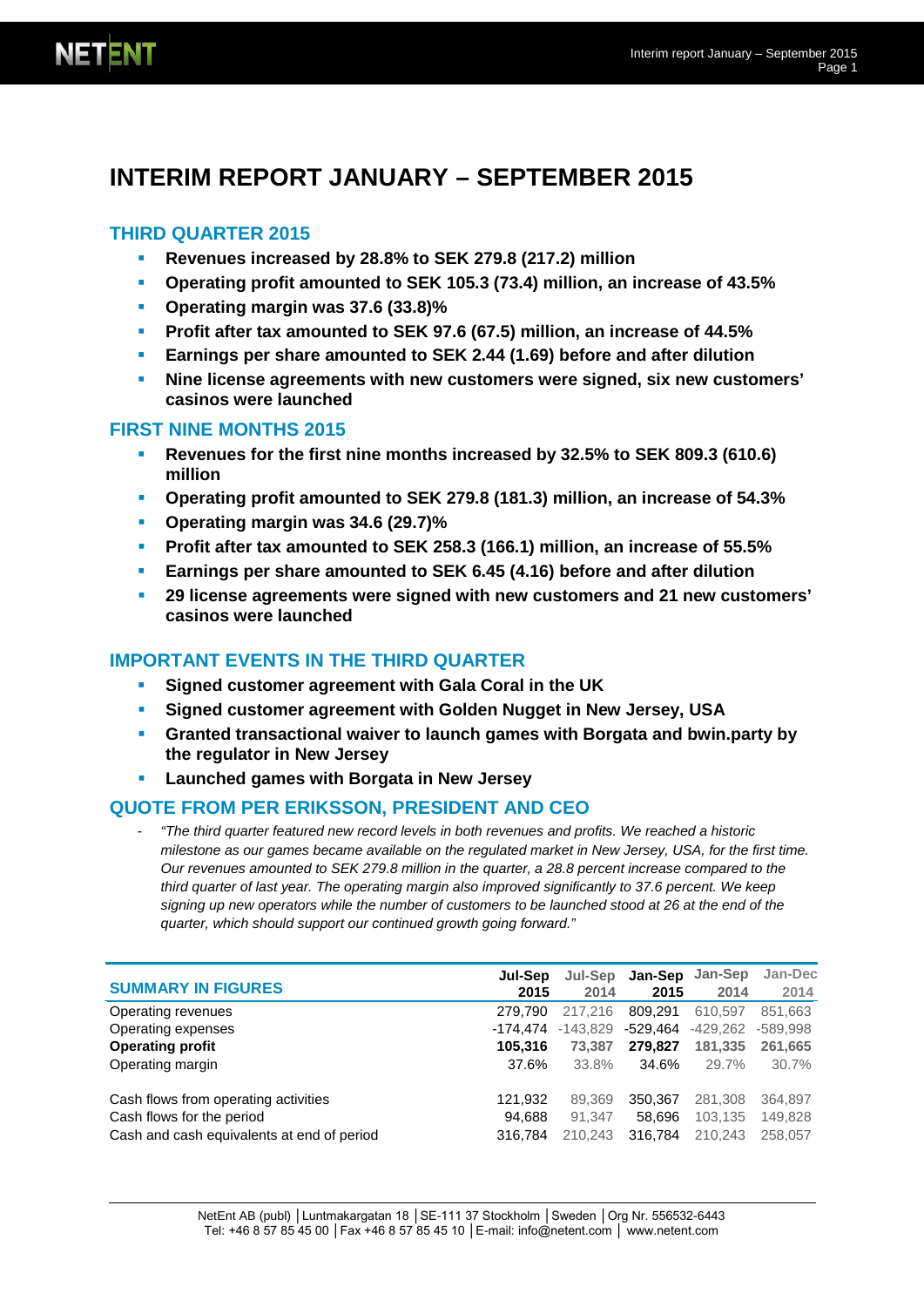### **COMMENTS FROM PER ERIKSSON, PRESIDENT AND CEO**

The third quarter featured new record levels in both revenues and profits. We reached a historic milestone as our games became available on the regulated market in New Jersey, USA, for the first time.

Our revenues amounted to SEK 279.8 million in the quarter, which is a 28.8 percent increase compared to the third quarter of last year. Operating profit was SEK 105.3 million, representing an increase of 43.5 percent over the same quarter last year. The operating margin also improved significantly to 37.6 percent. Profit after tax rose by 44.5% to SEK 97.6 million and cash flow after investments amounted to SEK 84.8 million in the quarter. At the end of the quarter our net cash position was SEK 316.8 million. The number of game transactions in our systems grew by 26 percent to 6.6 billion in the quarter. The share of revenues from mobile continues to grow and accounted for around 28 percent of game win in the third quarter, compared to 16 percent a year ago. We continue to see strong demand for our products and in the third quarter we signed nine new customer agreements and launched six new customers' online casinos. Among others, we signed Gala Coral, a major gaming operator with a strong presence on the important markets in the UK and Italy.

A key part of our growth strategy is to enter new regulated markets and during the quarter our market entry in the US state of New Jersey continued at full speed. We signed our third customer agreement - with Golden Nugget a well-known brand in the US casino industry with large casino resorts in Atlantic City and Las Vegas. Further, we were granted a transactional waiver from the regulator to launch games with bwin.party and Borgata while our full license application is still under review. Subsequently, we could launch our games with Borgata at the end of September and we are now also awaiting transactional waivers to go live with Caesars Interactive and Golden Nugget.

We continuously attract core competencies to all our offices and in the third quarter we also initiated the process of opening a new office for game development in Krakow, Poland. We are doing this to add more capacity in order to meet the demand for our products.

At the end of September we were awarded the prize for Digital Industry Supplier of the Year at the Global Gaming Awards in Las Vegas, a further sign that our offering is appreciated on the market. We continue to develop our Live Casino offering and have recently started to work on a mobile solution. With regards to game releases, we keep producing at least one new title a month for all our customers, while we also develop customized games at a growing pace. We are currently working on a game based on the famous rock band Guns N Roses. This is a large game production that is expected to be ready for release in January.

We continue to sign up new operators while the number of customers to be launched stood at 26 at the end of the quarter, which should support our growth going forward.



*Per Eriksson, President and CEO, NetEnt AB (publ)*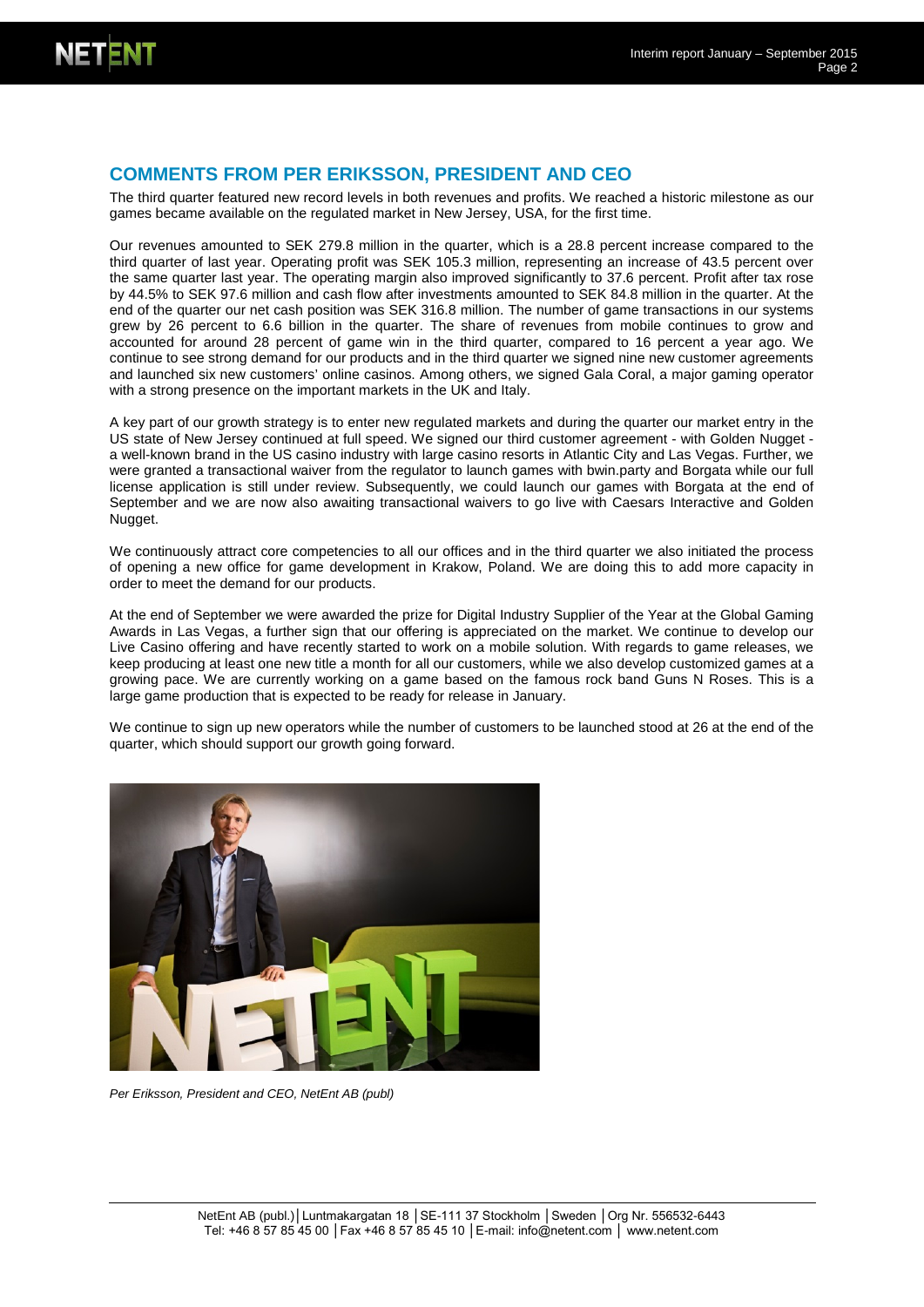### **FUTURE OUTLOOK**

#### GROWTH

NetEnt sees growing demand for the Company´s products. Several investments related to new markets and gaming solutions have been carried out in the past years. With this in mind, NetEnt's ambition is to achieve continued strong sales growth for the rest of 2015.

#### COSTS AND INVESTMENTS

NetEnt´s cost base increases as the Company grows. In order to adapt the resource base and to meet a growing number of customers and larger demand for the Company's products, there is an ongoing need to increase the number of employees in the Company for the rest of 2015. Further, NetEnt continues to create more games, develop its platform, adapt the Company to new regulated markets and integrate new customers, which leads to a continuous need to invest in both intangible and tangible assets.

#### **NEW AGREEMENTS AND CUSTOMERS**

Nine new customer agreements were signed in the third quarter, among those were Gala Coral in the UK and Golden Nugget in New Jersey. Six new customers' casinos were launched, including Borgata in New Jersey.

#### CUSTOMERS TO BE LAUNCHED

At the end of the third quarter, the Company held agreements with 26 new customers that had not yet launched, including Gala Coral (UK), Codere (Spain), Caesars Interactive Entertainment (New Jersey) and Golden Nugget (New Jersey).

#### **REVENUES AND PROFITABILITY**

Revenues and operating profit by quarter are shown in the chart below.

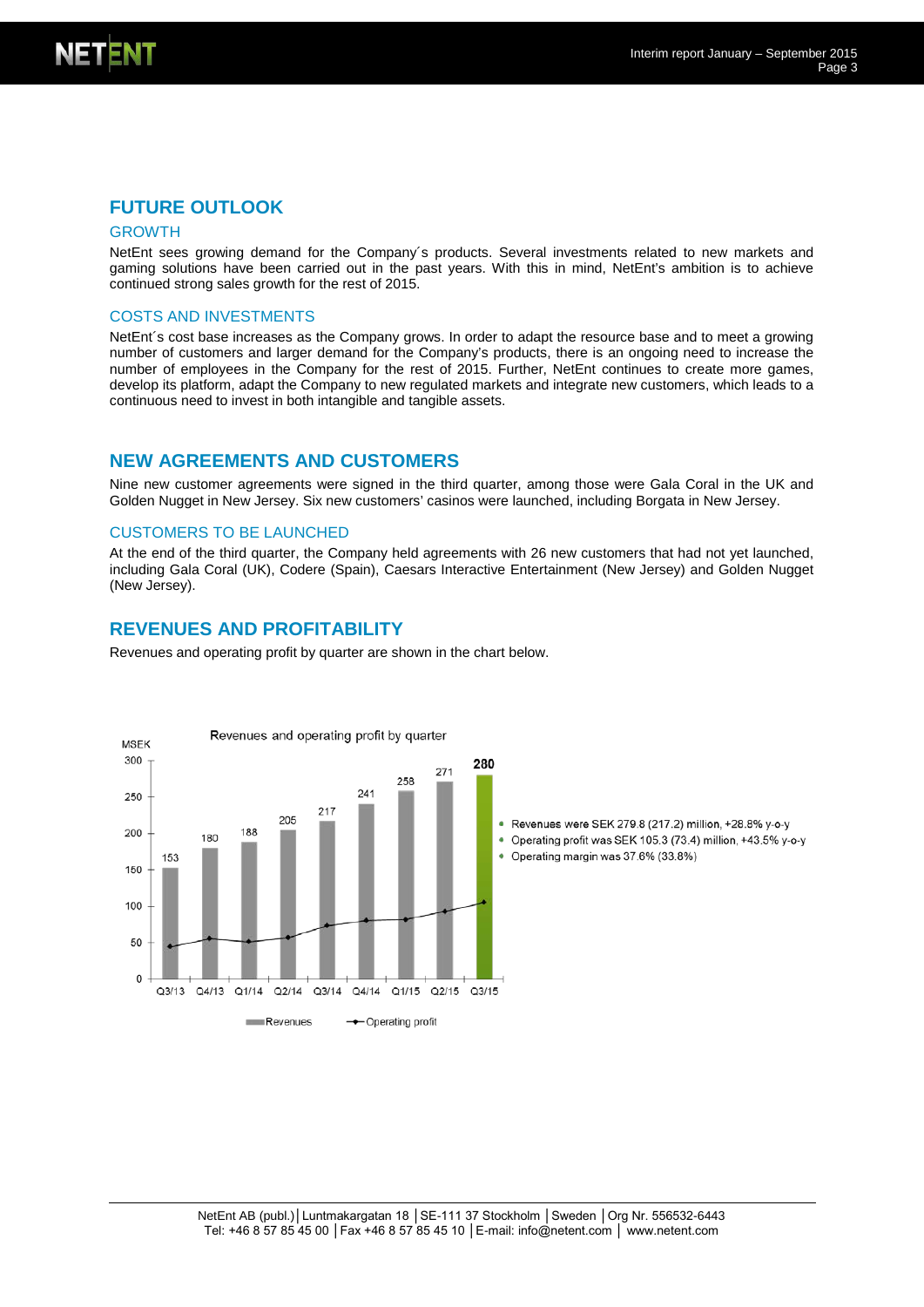

Revenues and operating profit for the most recent rolling 12 months is presented below.

#### REVENUES – VOLUME, PRICE AND CURRENCY DEVELOPMENT IN THE THIRD QUARTER

Revenues amounted to SEK 279.8 (217.2) million in the third quarter, an increase of 28.8 percent compared to the corresponding period in 2014 (25.8 percent in euro terms). The revenue increase was driven by a combination of growth from existing customers, new games and new customers. Nine new license agreements were signed and six new customers went live during the quarter. During the last 12 months, 27 new customers have been launched. The average royalty level was stable in the third quarter compared to last year.

The number of game transactions amounted to 6.6 billion during the third quarter, representing an increase of 26 percent compared to the previous year. The increased number of game transactions is primarily a result of underlying market growth in combination with newly launched customers, but also depends on what type of game is most popular. Slot games represented approximately 87 percent of game win (player bet minus player win) in the third quarter.

Revenues are affected by the development of the Swedish krona in relation to other currencies. The main part of revenues is invoiced in euros, but also in British pounds. During the third quarter of 2015, the Swedish krona weakened by 2.5 percent against the euro compared to the same period last year and weakened by 0.9 percent compared to the previous quarter.

#### COSTS AND PROFITABILITY IN THE THIRD QUARTER

Operating profit for the third quarter rose by 43.5 percent to SEK 105.3 (73.4) million. Operating expenses increased by 21.3% compared to the previous year due to expansion and strengthening of the organization. The strengthening of the organization is enabled mainly through own personnel but also through external resources in the form of subcontractors and outsourcing outside of Europe. Personnel expenses increased by 27.9% compared to the same quarter last year. The expansion also leads to increased operating and maintenance costs such as IT costs as well as costs related to entering new markets. Other operating expenses increased by 23.3% in the third quarter while depreciation and amortization increased by 6.3% compared to the previous year. Amortization of development projects is linear with equal amounts each month starting from the launch date while revenues increase gradually with a lag, which means that the positive margin effect from newly launched projects is not immediately visible. Additionally, depreciation and amortization are affected by the development of the Swedish krona versus the euro as they are booked in euro but then translated to SEK for the group's financial reporting. Except for depreciation and amortization, the main part of the group's costs occurs in SEK but the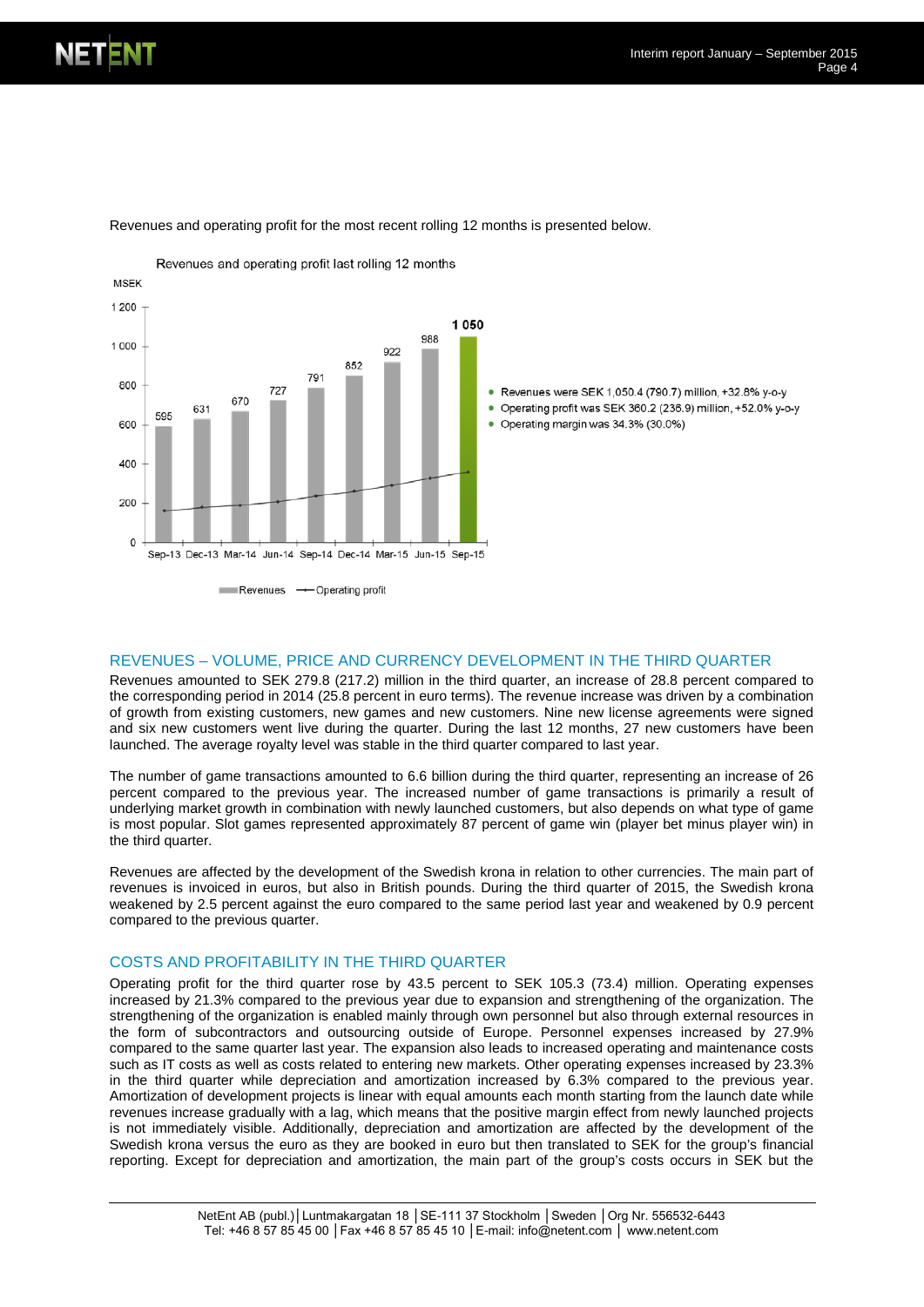

share of costs reported in other currencies is increasing as the organization expands and represented 47 percent in the third quarter of 2015.

The operating margin was 37.6 percent in the third quarter compared to 33.8 percent the previous year. The positive margin development was primarily a result of growing revenues but the weakening Swedish krona also had a positive effect, as the main part of revenues is billed in euros.

Net financial items amounted to SEK 0.4 (0.0) million for the third quarter and primarily consist of exchange rate effects on cash and cash equivalents, financial receivables and financial liabilities consisting mainly of intercompany transactions as well as the interest earned on cash and cash equivalents. Exchange rate fluctuations periodically also lead to effects on inter-company balances which are items included in the financial items.

The group had an effective tax rate of 7.7 (8.0) percent in the third quarter. The effective tax rate mainly depends on which of the countries where the group conducts business are the ones in which profit is generated and this can vary between reporting periods.

#### **INVESTMENTS**

The group's investments in intangible assets amounted to SEK 22.7 (18.0) million while investments in property, plant, and equipment totaled SEK 14.4 (4.7) million in the third quarter.

Investments in intangible assets consist of development of new games for mobile units and desktop, technical adjustments of the platform such as new functionality, increased capacity, adjustments related to regulatory requirements and software licenses. Notable larger development projects in the third quarter were games development, including Guns N Roses, development for regulated markets and platform projects.

The growing number of customers and new markets also requires investments in hardware. Investments in property, plant and equipment are primarily made up of servers and other computer hardware to meet new technical standards and sustain capacity and performance as the business expands and new products are being introduced. Investments also include new computer equipment in order to meet the organizational expansion and during the quarter the Company also invested in new data center hardware.

#### **CASH AND CASH EQUIVALENTS, FINANCING AND FINANCIAL POSITION**

The group's cash flow from operating activities for the third quarter amounted to SEK 121.9 (89.4) million. The increase from the previous year is mainly due to the higher operating profit.

Cash held on behalf of licensees totaled SEK 74.5 (55.3) million on September 30, 2015.

Cash flow from investing activities amounted to SEK -37.1 (-22.7) million in the third quarter. Further details about the investing activities can be found in the section Investments above.

Cash flow from financing activities was SEK 9.9 million (24.8) in the third quarter, which can be explained by the issuance of new shares within incentive program 2012-2015 that expired in the quarter. The share issue is explained in more detail below.

The group's cash and cash equivalents amounted to SEK 316.8 (210.2) million as of September 30, 2015. The group's available credit lines were SEK 50 million of which none had been used as of September 30, 2015.

#### NEW SHARE ISSUE

Following the decision at the Annual General Meeting 2012 regarding incentive program 2012-2015 for senior executives and key personnel within the company, 114,994 share options, or warrants, were issued. Owners of those share option rights were entitled to subscribe to the equivalent number of class B-shares in NetEnt AB (publ) between August 1 and October 1, 2015. This right has now been used by all owners of share option rights. As a result of subscription at the strike price of SEK 85.83 per share, the number of shares in NetEnt AB has increased by 114,994 B-shares. After the increase the total number of shares in the company amounted to 40,021,810 shares, of which 5,610,000 were A-shares and 34,411,810 were B-shares, equivalent to 90,511,810 votes. The share capital amounted to SEK 1,204,656.48 after the change in the number of shares. The parent company's and the Group's share capital has increased by SEK 9.9 million as a result of the new share issue.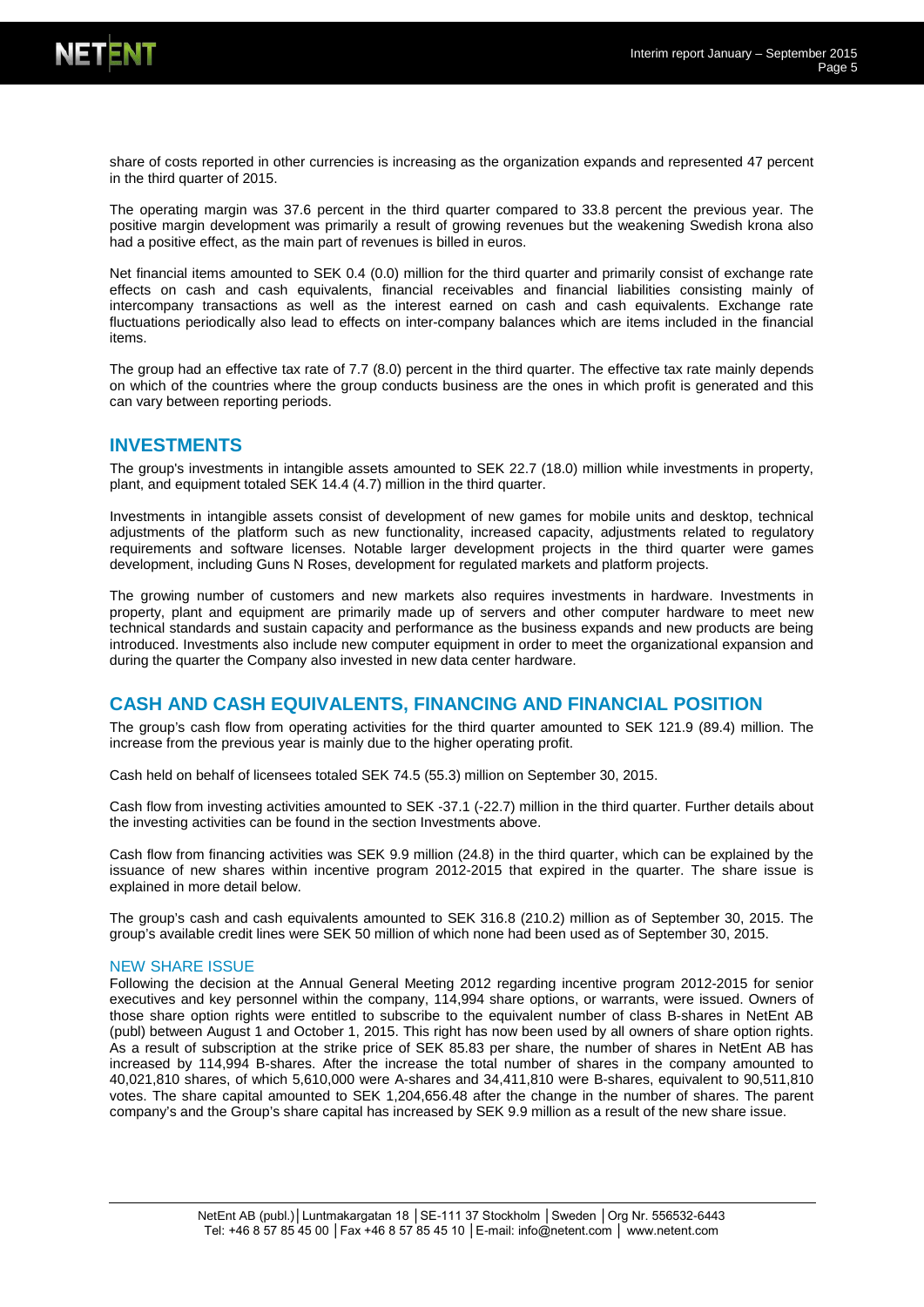# **SUMMARY OF THE FIRST NINE MONTHS**

Revenues during the period January-September amounted to SEK 809.3 (610.6) million, an increase of 32.5 percent (27.9 percent in euros) compared to the same period in 2014. Operating profit increased by 54.3 percent to SEK 279.8 (181.3) million and the operating margin was 34.6 (29.7) percent. The revenue increase can be explained by growing volumes compared to the same period last year, driven by the launch of several successful games in combination with increased volumes from mobile games as well as new customers and new markets. NetEnt signed 29 new license agreements during the nine-month period while 21 new customers were launched.

Operating costs increased during the first nine months compared to last year due to expansion and strengthening of the organization within areas such as sales, product management, development and operations.

The Group's acquisitions of intangible assets amounted to SEK 71.1 (61.3) million for the first nine months. Investments in property, plant, and equipment amounted to SEK 35.5 (23.0) million.

The Group's cash flow from operating activities for the first nine months amounted to SEK 350.4 (281.3) million.

#### **MARKET**

The online gaming market has shown positive growth in recent years. The global gross gaming yield for online gaming, including all game segments, has been estimated at EUR 32.8 billion for 2014, an increase of 11 percent compared to 2013. The corresponding size for the global online casino market has been estimated at EUR 7.3 billion in 2014, an increase of 13% versus 2013 (source: H2 Gambling Capital, June 2015).

Europe is by far the largest gaming market and is expected to represent close to half of the gross gaming yield in the coming years. Deregulation and reregulation of national gaming laws is taking place in many European countries. NetEnt closely monitors the development on all markets that are undergoing regulation. In Spain the online casino market is now regulated and NetEnt was granted local operating licenses and launched games with several operators in June. In Great Britain, the largest gaming market in Europe, new regulation was introduced in November last year. As a result of this, all operators offering gaming services to British players need to have a British gaming license and pay taxes in Britain, regardless of where the operator is based. NetEnt obtained local licenses from the UK Gambling Commission earlier this year. The Italian market was reregulated a few years ago and NetEnt has developed a close collaboration with the Italian regulator, where both parties are actively trying to get unlicensed operators, with a focus on Italian players, to acquire a local license. Portugal is preparing for regulation and licensing within the near future and in the Netherlands, regulation of the market is expected to take place in 2017.

Today the majority of NetEnt's customers are located in Europe and the Company will continue to focus on the European market, but expansion into North America will also contribute to long-term growth. At the end of 2013, the state of New Jersey opened up the market for online casino and NetEnt has applied for a license. NetEnt was granted a transactional waiver and launched games with Borgata in the third quarter while its full license application is still being reviewed. Discussions to introduce new gaming regulation are also in progress in other US states. In Canada, the market is regulated in several provinces such as Ontario, British Columbia and Quebec. In 2014, NetEnt decided to enter North America with the aim of launching its products in New Jersey in the second half of 2015, which was achieved in the third quarter. Further, NetEnt is continuously monitoring developments on other markets that are close to regulating and the Company intends to launch its products on these markets if the conditions are right.

#### **EVENTS AFTER THE END OF THE PERIOD**

In October NetEnt launched games with bwin.party in New Jersey and signed a customer agreement with Resorts Casino. NetEnt games were also launched with Gala Coral.

#### **ABOUT NETENT**

NetEnt AB (publ), previously Net Entertainment NE AB (publ), is a leading digital entertainment company, providing premium gaming solutions to the world's most successful online casino operators. Since its inception in 1996, NetEnt has been a true pioneer in driving the market with thrilling games powered by a cutting-edge platform. NetEnt is committed to helping customers stay ahead of the competition, is listed on NASDAQ Stockholm (NET–B) and employs 700 people in Stockholm, Malta, Kiev, Gothenburg, Gibraltar and New Jersey. For more information, please visit www.netent.com.

### **PERSONNEL AND ORGANIZATION**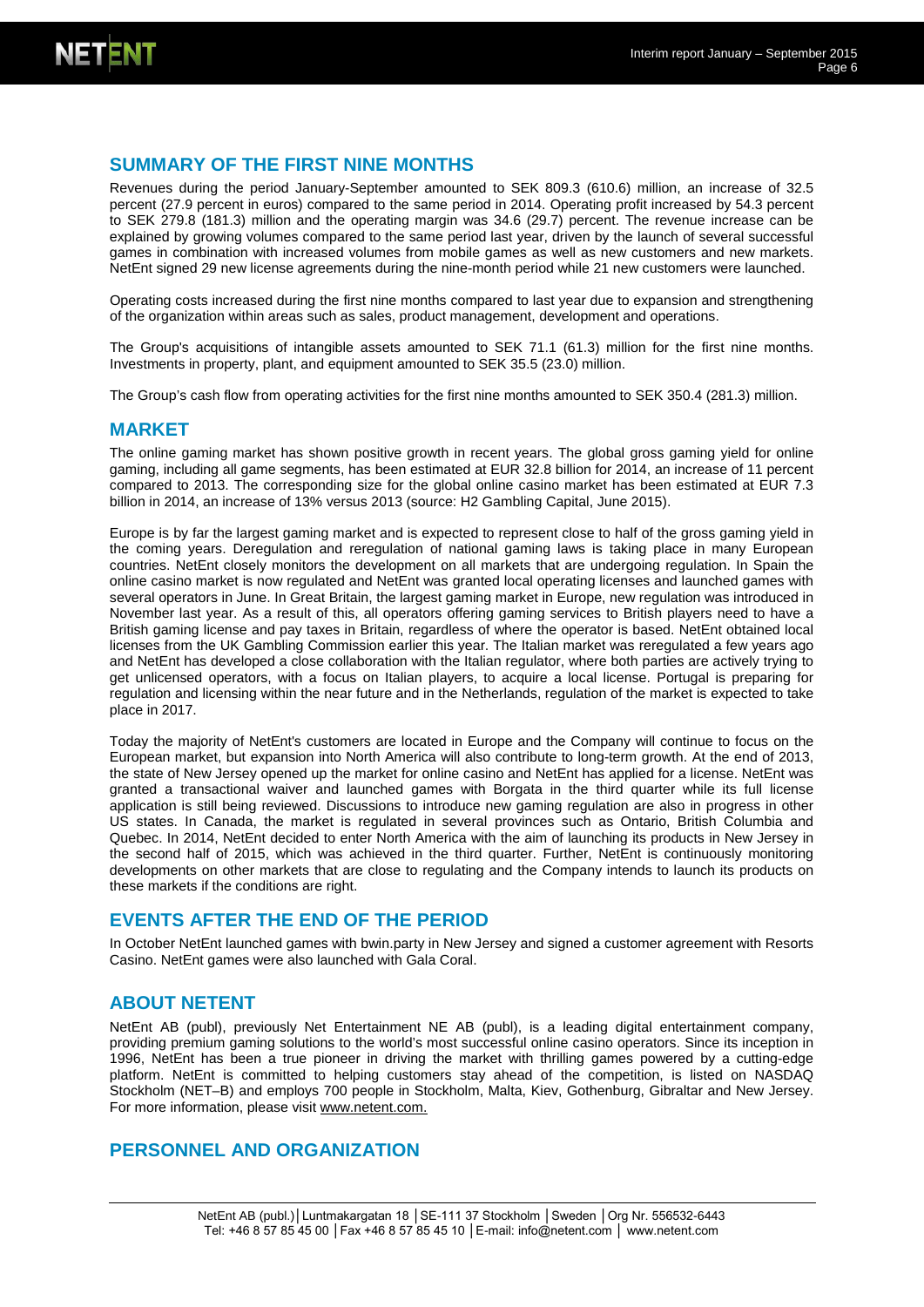

At the end of the period, the number of employees was 513 (428). Including external resources such as dedicated staff with contract suppliers and subcontractors, NetEnt employed 686 (564) persons. These numbers are defined as the number of full-time employee equivalents for the period.

# **PARENT COMPANY**

The parent company's revenues for the third quarter amounted to SEK 123.4 (109.1) million. Operating profit amounted to SEK 4.5 (9.7) million for the third quarter. The operating margin was 3.6 (8.9) percent. Operating profit is primarily affected by the proportion of the parent company's costs that are billed to other group companies and the intercompany pricing applied. The price level is controlled by independent comparative studies of similar services and can vary over time if the general price level on the market has changed.

Financial items include currency effects on inter-company transactions and dividends. Profit after tax was SEK 3.6 (7.4) million for the third quarter.

Revenues in the parent company come from services provided to subsidiaries. No product development costs are capitalized in the parent company as the development projects are ordered and owned by subsidiaries in Malta. The parent company's revenues for the period January-September amounted to SEK 386.0 (339.6) million. Operating profit amounted to SEK 18.0 (29.0) and the operating margin was 4.7 (8.5) percent during this period. Profit after tax was SEK 14.7 (22.9) million for the first nine months.

Cash and cash equivalents in the parent company at the end of the third quarter amounted to SEK 150.2 (146.3) million.

Investments in property, plant and equipment for the parent company amounted to SEK 13.1 (11.7) million and investments in intangible assets amounted to SEK 1.2 (2.0) million for the first nine months, which primarily consist of software investments.

#### **ACCOUNTING POLICIES**

NetEnt prepares its financial statements in accordance with the International Financial Reporting Standards (IFRS) as approved by the European Union. The group's interim report has been prepared in accordance with IAS 34, Interim Financial Reporting. The new and revised standards, which have been applied as of 2015, have not affected the financial statements of the group. The parent company applies the same accounting principles as the group, with the addition of considering the Swedish Financial Reporting Board's recommendation RFR 2, Accounting for Legal Entities. The same accounting and valuation principles have been applied as in the 2014 annual report. For further information on the principles, please see the annual report at [www.netent.com.](http://www.netent.com/) Amounts are expressed in kSEK (thousands of Swedish kronor) unless otherwise indicated. Amounts or figures in parentheses indicate comparative figures for the corresponding period last year.

#### **RISKS AND UNCERTAINTIES**

NetEnt's operations are exposed to certain risks that could have a varying impact on earnings or financial position. These can be divided into industry, operational, and financial risks. The management's general view of the risks that may affect operations has not changed compared to the description given in the most recently published annual report. For a detailed description of the risk profile, see NetEnt's 2014 annual report, pages 37- 39 and page 72. The descriptions state, among other things, that after a tax audit in Net Entertainment NE AB concerning fiscal years 2007-2010, the Swedish Tax Agency has announced its decision to impose additional taxes on NetEnt in the amount of approximately SEK 94.4 million when adjusted for accrued interest. The Swedish Tax Agency states in its' decision that the transfer pricing that has been applied between the Swedenbased parent company Net Entertainment NE AB and the Malta-based operations is not motivated. Thus, the Swedish Tax Agency gives certain agreements between companies within the NetEnt group a different legal interpretation and economic substance than what NetEnt and its expert advisors do. NetEnt disputes the assessment that the Swedish Tax Agency has made and consequently also the amounts relating to the income tax adjustment and the tax surcharges.

Towards the end of 2014, NetEnt received the decision from the Administrative Court, which follows the Swedish Tax Agency´s earlier decision to impose additional taxes. NetEnt appealed the decision to the Administrative Court of Appeal earlier this year, and the Company maintains its earlier assessment that there is no need to make any provision in the accounts for possible additional taxes related to this matter. NetEnt insists that it has followed applicable laws for taxation of its operations, which is also supported by the experts that the Company has consulted on this matter. The amount of SEK 94.4 million was reported as a contingent liability in the annual report for 2014 and the Company's view has not changed as of September 30, 2015.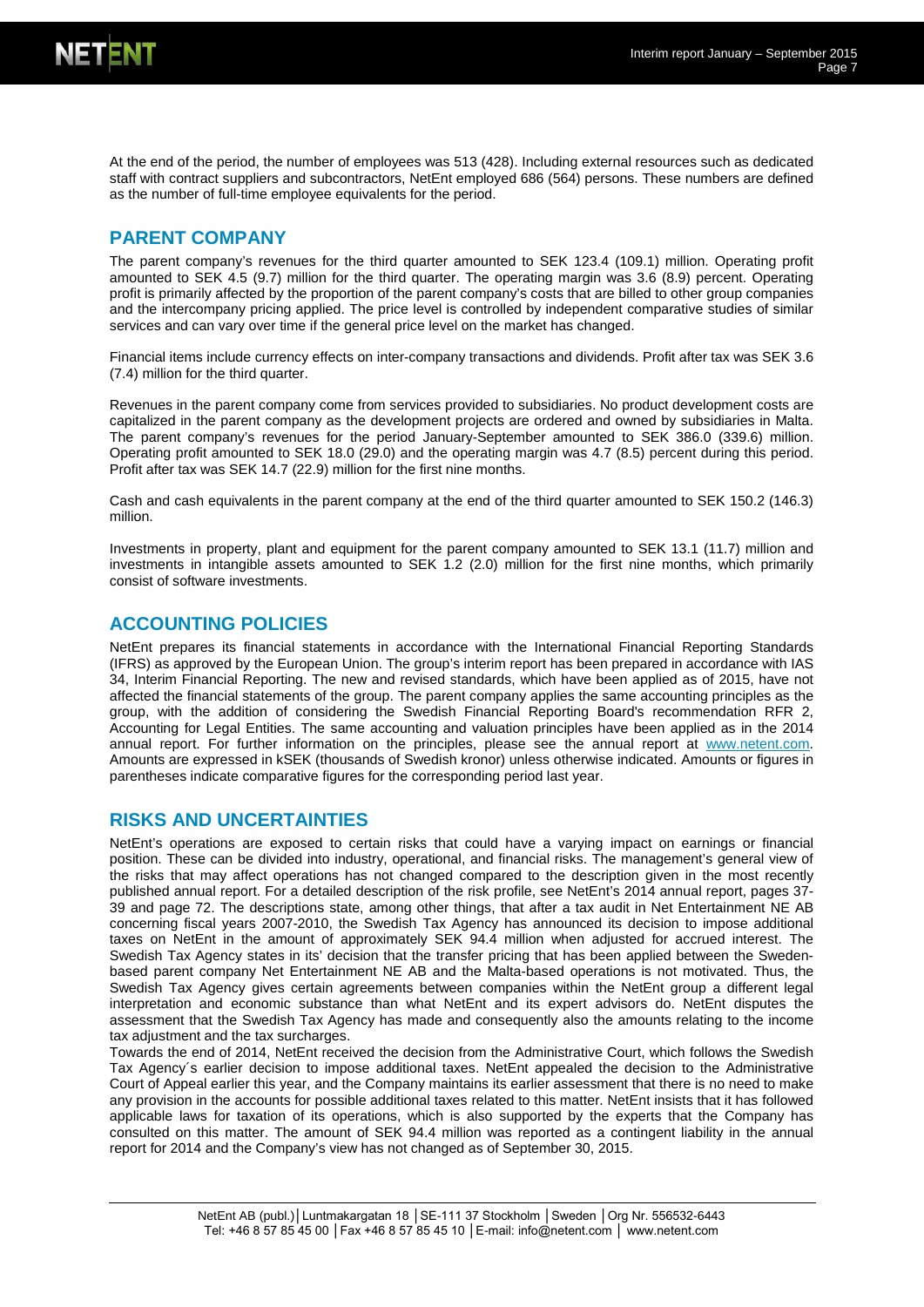

### **NOMINATING COMMITTEE**

In accordance with the principles resolved by the Annual General Meeting 2015 regarding appointment of the nominating committee, Per Hamberg (appointed by the Hamberg family), Christoffer Lundström (appointed by Provobis Property & Leisure AB) and Fredrik Carlsson (appointed by the Knutsson family) have been appointed to form the nominating committee for the Annual General Meeting 2016, together with the Chairman of the Board of Directors, Vigo Carlund.

The nominating committee is to prepare proposals for decisions at the Annual General Meeting in 2016 regarding the Chairman of the meeting, Chairman and other members of the Board of Directors, auditor when applicable, remuneration for the Board of Directors and auditor, and principles for appointment of the nominating committee. The period in office of the nominating committee runs until a new nominating committee is appointed in accordance with decisions on appointment of a nominating committee at the annual general meeting in 2016.

Shareholders can submit proposals to the nominating committee until December 4<sup>th</sup> 2015 at: *Nominating Committee, NetEnt AB, Luntmakargatan 18, SE-111 37 Stockholm, Sweden* and nomination@netent.com. The nominating committee's proposal will be published at the latest in connection with the notice for the Annual General Meeting.

#### **ANNUAL GENERAL MEETING**

The Annual General Meeting will be held in Stockholm on April 21, 2016.

#### **PRESENTATION OF INTERIM REPORT**

On Thursday, October 22, 2015, at 9.00 a.m. the interim report will be presented by CEO Per Eriksson live via webcast. The presentation can be followed in real-time on NetEnt's website at [www.netent.com.](http://www.netent.com/)

#### **FINANCIAL INFORMATION**

NetEnt intends to distribute financial reports on the dates below.

Earnings report and report for the fourth quarter 2015 February 11, 2016 Interim report January – March 2016 **April 19, 2016** Annual General Meeting 2016<br>
Interim Report January – June 2016<br>
July 14, 2016 Interim Report January – June 2016 July 14, 2016 Interim report January – September 2016<br>
Earnings report and report for the fourth quarter 2016 February 8, 2017 Earnings report and report for the fourth quarter 2016

Financial reports, press releases, and other information are available from the date of publication on NetEnt's websit[e www.netent.com.](http://www.netent.com/)

The Board of Directors and the CEO certify that the report gives a true and fair view of the operations, position, and results of the Group and parent company and describes principal risks and uncertainties facing NetEnt and its group companies.

Stockholm, October 21<sup>st</sup>, 2015

Vigo Carlund Chairman of the Board Fredrik Erbing Board Member Michael Knutsson

Board Member

Pontus Lindwall Board Member

Maria Redin **Jenny Rosberg**<br>Board Member **Board Member Board Member** 

**Board Member** 

Mikael Gottschlich Peter Hamberg<br>Board Member Board Member

Per Eriksson President and CEO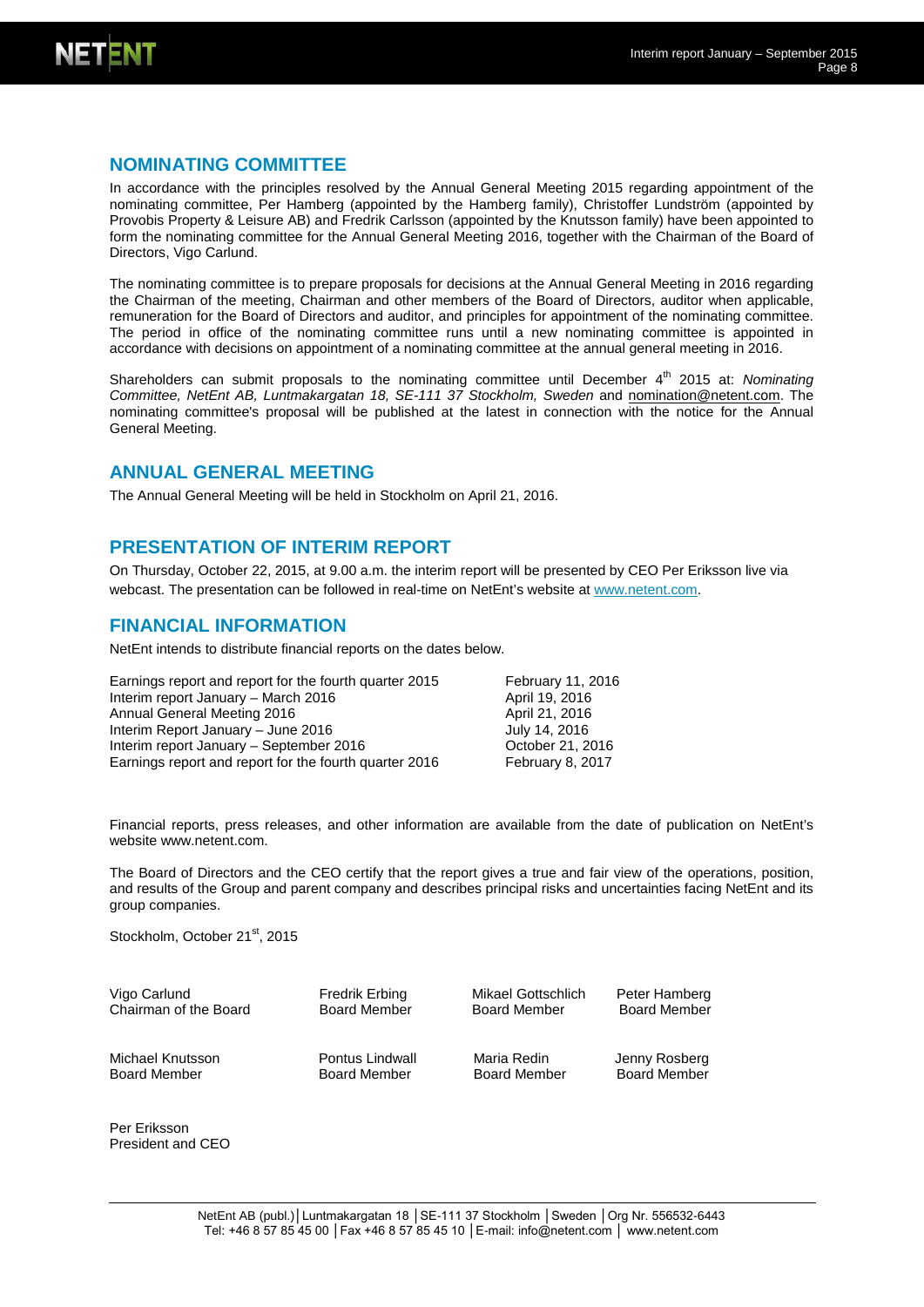

Questions may be directed to Per Eriksson President and CEO Phone: +46 8 5785 4500 per.eriksson@netent.com

Maria Hedengren CFO Phone: +46 8 5785 4500 [maria.hedengren@netent.com](mailto:maria.hedengren@netent.com)

# **LEGAL DISCLAIMER**

Certain statements in this report are forward-looking and the actual outcomes may be materially different. In addition to the factors discussed, other factors could have an impact on actual outcomes. Such factors include developments for customers, competitors, the impact of economic and market conditions, national and international legislation and regulations, fiscal regulations, the effectiveness of copyright for computer systems, technological developments, fluctuations in exchange rates and interest rates and political risks.

#### **PUBLICATION**

The information in this interim report is such information that NetEnt AB (publ) is required to publicly disclose under the Securities Market Act and/or Financial Instruments Trading Act. The information was submitted for publication on October 22, 2015 at 7.30 a.m. CET.

#### **REVIEW REPORT**

#### **INTRODUCTION**

We have reviewed the interim report for NetEnt AB (publ) for the period January 1 - September 30, 2015. The Board of Directors and the President are responsible for the preparation and presentation of this interim report in accordance with IAS 34 and the Annual Accounts Act. Our responsibility is to express a conclusion on this interim report based on our review.

#### SCOPE OF REVIEW

We conducted our review in accordance with the International Standard on Review Engagements ISRE 2410, Review of Interim Financial Information Performed by the Independent Auditor of the Entity. A review consists of making inquiries, primarily of persons responsible for financial and accounting matters, and applying analytical and other review procedures. A review has a different focus and is substantially less in scope than an audit conducted in accordance with ISA and other generally accepted auditing practices. The procedures performed in a review do not enable us to obtain a level of assurance that would make us aware of all significant matters that might be identified in an audit. Therefore, the conclusion expressed based on a review does not give the same level of assurance as a conclusion expressed based on an audit.

#### **CONCLUSION**

Based on our review, nothing has come to our attention that causes us to believe that the interim report is not, in all material respects, prepared for the Group in accordance with IAS 34 and the Annual Accounts Act, and for the Parent Company in accordance with the Annual Accounts Act.

Stockholm, 21<sup>st</sup> October 2015

Deloitte AB

Erik Olin

Authorized Public Accountant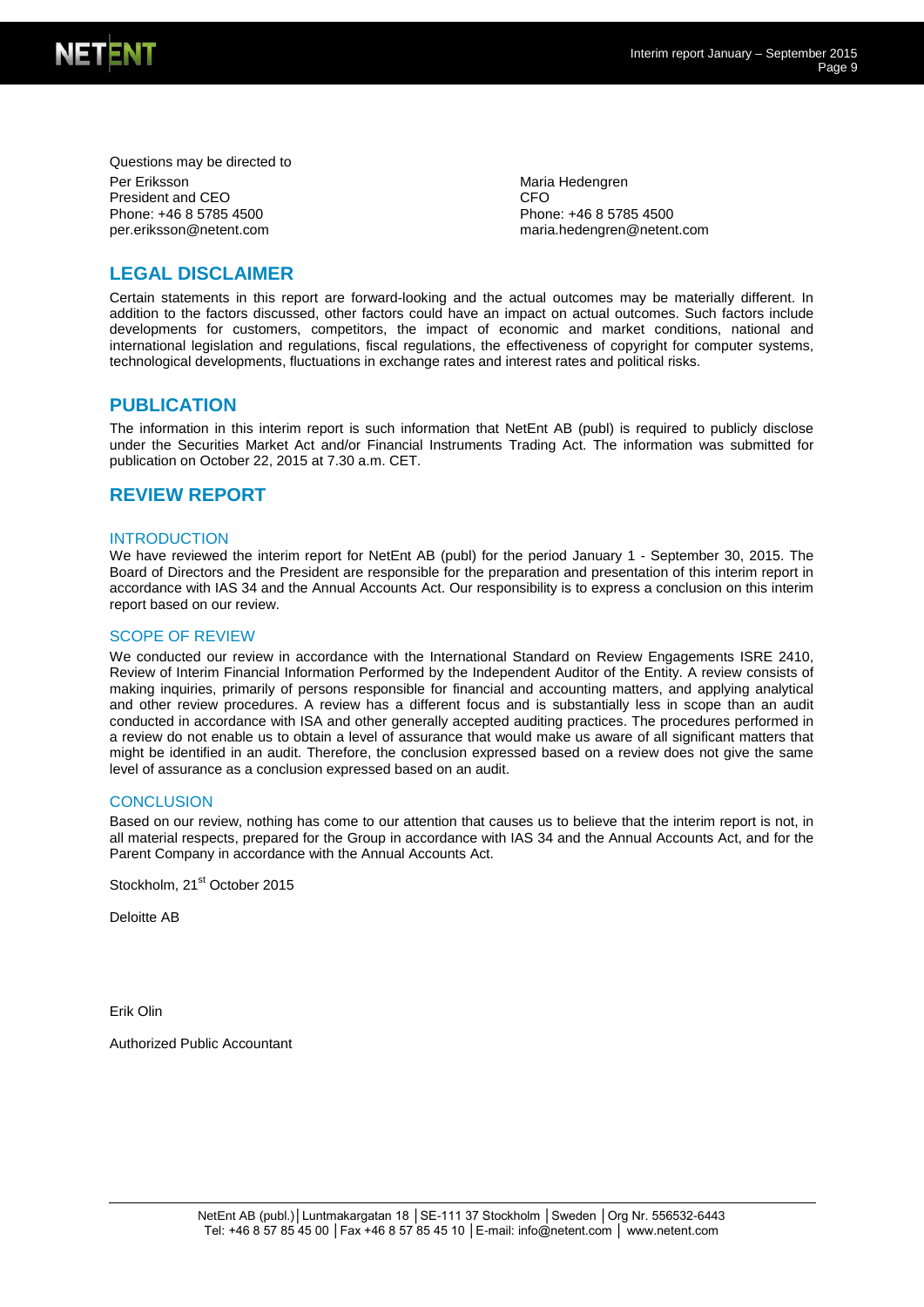# **CONDENSED CONSOLIDATED INCOME STATEMENTS AND STATEMENTS OF TOTAL INCOME FOR THE GROUP**

|                                                                            | <b>Jul-Sep</b> | Jul-Sep    | Jan-Sep    | Jan-Sep    | Jan-Dec    |
|----------------------------------------------------------------------------|----------------|------------|------------|------------|------------|
| <b>INCOME STATEMENTS</b>                                                   | 2015           | 2014       | 2015       | 2014       | 2014       |
| Revenues                                                                   | 279,211        | 216,992    | 806,821    | 609,676    | 850,410    |
| Other revenues                                                             | 579            | 224        | 2,470      | 921        | 1,253      |
| <b>Total operating revenues</b>                                            | 279,790        | 217,216    | 809,291    | 610,597    | 851,663    |
| Personnel expenses                                                         | $-74,897$      | $-58,578$  | $-237,329$ | $-179,061$ | $-249,698$ |
| Depreciation, amortization and impairments                                 | $-34,821$      | $-32,747$  | $-102,289$ | $-95,261$  | $-128,511$ |
| Other operating expenses                                                   | $-64,756$      | $-52,504$  | $-189,846$ | $-154,940$ | $-211,789$ |
| <b>Total operating expenses</b>                                            | $-174,474$     | $-143,829$ | $-529,464$ | $-429,262$ | $-589,998$ |
| <b>Operating profit</b>                                                    | 105,316        | 73,387     | 279,827    | 181,335    | 261,665    |
| Financial items                                                            | 389            | $-14$      | 454        | 271        | 4,370      |
| Profit before tax                                                          | 105,705        | 73,373     | 280,281    | 181,606    | 266,035    |
| Tax on the period's profit <sup>1</sup>                                    | $-8,140$       | $-5,868$   | $-21,975$  | $-15,488$  | $-22,793$  |
| Profit for the period                                                      | 97,566         | 67,505     | 258,306    | 166,118    | 243,242    |
| Earnings per share before dilution (SEK)                                   | 2.44           | 1.69       | 6.45       | 4.16       | 6.10       |
| Earnings per share after dilution (SEK)                                    | 2.44           | 1.69       | 6.45       | 4.16       | 6.09       |
| Average number of shares                                                   |                |            |            |            |            |
| - before dilution                                                          | 40,021,810     | 39,906,816 | 40,021,810 | 39,906,816 | 39,906,816 |
| - after dilution                                                           | 40,021,810     | 39,966,652 | 40,021,810 | 39,961,250 | 39,966,274 |
| Operating margin                                                           | 37.6%          | 33.8%      | 34.6%      | 29.7%      | 30.7%      |
| Effective tax rate                                                         | 7.7%           | 8.0%       | 7.8%       | 8.5%       | 8.6%       |
| Profit for the period attributable to parent                               |                |            |            |            |            |
| company shareholders                                                       | 97,566         | 67,505     | 258,306    | 166,118    | 243,242    |
| <b>STATEMENTS OF TOTAL INCOME</b>                                          |                |            |            |            |            |
| Profit for the period                                                      | 97,566         | 67,505     | 258,306    | 166,118    | 243,242    |
| Other total income                                                         |                |            |            |            |            |
| Items that may be reclassified to net income                               |                |            |            |            |            |
| Exchange differences arising from the<br>translation of foreign operations | 9,193          | $-476$     | $-2,565$   | 7,523      | 16,168     |
| Sum of other total income for the period,<br>net after tax                 | 9,193          | $-476$     | $-2,565$   | 7,523      | 16,168     |
| Total income for the period                                                | 106,759        | 67,029     | 255,741    | 173,641    | 259,410    |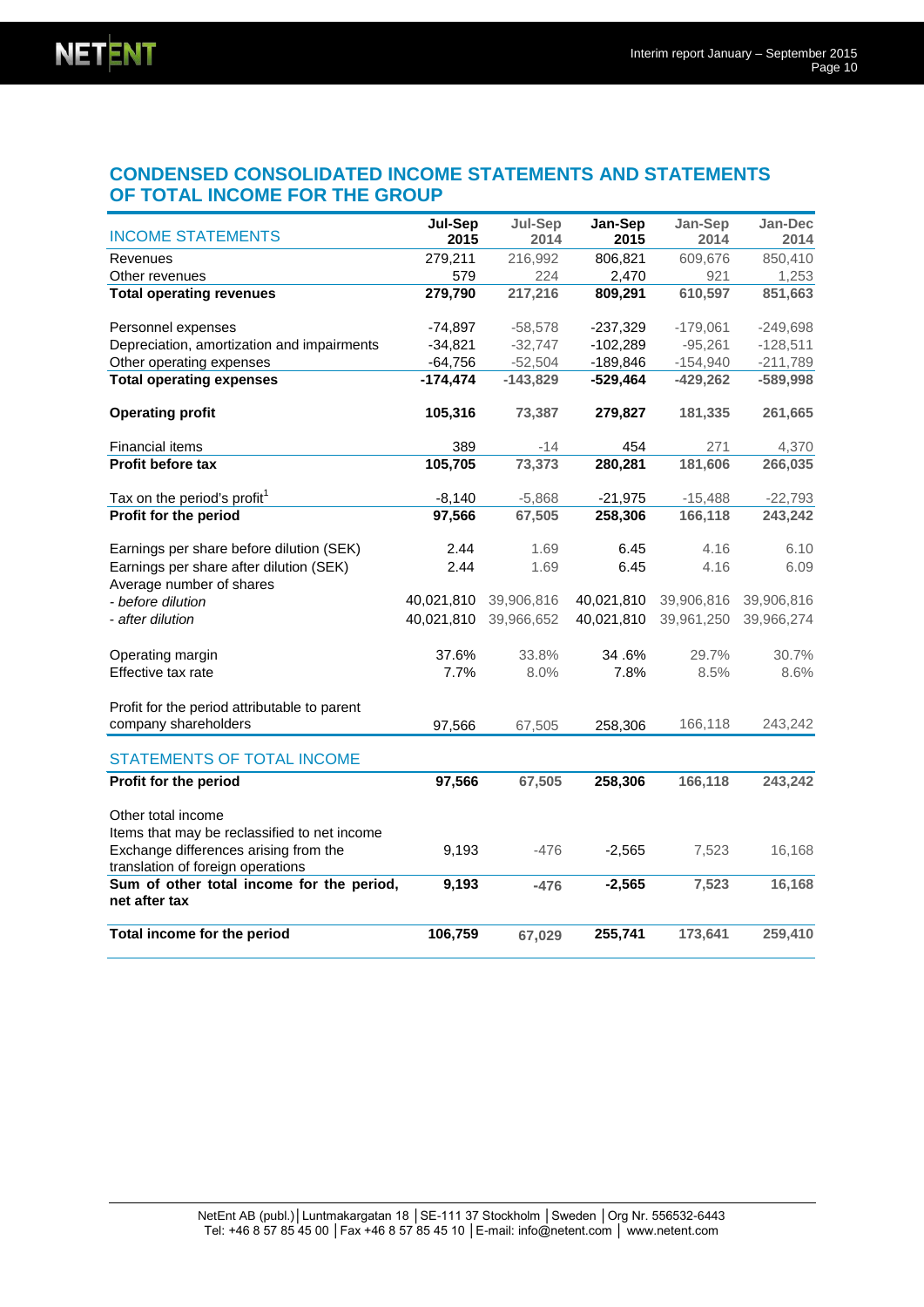# **CONDENSED CONSOLIDATED BALANCE SHEETS**

| <b>ASSETS</b>                         | 2015-09-30 | 2014-09-30 | 2014-12-31 |
|---------------------------------------|------------|------------|------------|
| Intangible assets                     | 186,557    | 189.316    | 193.136    |
| Property, plant, and equipment        | 78,559     | 62.550     | 70,203     |
| Other long-term receivables           | 18,823     | ٠          | 19,031     |
| <b>Total non-current assets</b>       | 283,939    | 251,866    | 282,370    |
| Accounts receivable                   | 29,165     | 9.383      | 15,190     |
| Other receivables                     | 63.724     | 48.044     | 64,868     |
| Prepaid expenses and accrued revenues | 123,725    | 86,970     | 104.407    |
| Funds held on behalf of licensees     | 74.544     | 55.268     | 79,117     |
| Cash and cash equivalents             | 316.784    | 210.243    | 258,057    |
| <b>Total current assets</b>           | 607,942    | 409.908    | 521,639    |
| <b>TOTAL ASSETS</b>                   | 891,881    | 661.774    | 804,009    |

| <b>EQUITY AND LIABILITIES</b>                     | 2015-09-30 | 2014-09-30 | 2014-12-31 |
|---------------------------------------------------|------------|------------|------------|
| Share capital                                     | 1,205      | 1,201      | 1,201      |
| Other capital contributed                         | 80.856     | 66,401     | 66,401     |
| Reserves                                          | 9.944      | 3.864      | 12,509     |
| Retained earnings including profit for the period | 524,862    | 388,967    | 466,090    |
| <b>Total equity</b>                               | 616,867    | 460,433    | 546,201    |
| Deferred tax liability                            | 12,196     | 7,941      | 12,390     |
| <b>Total long-term liabilities</b>                | 12,196     | 7,941      | 12,390     |
|                                                   |            |            |            |
| Accounts payable                                  | 27,334     | 26,836     | 29,070     |
| Current tax liabilities                           | 27,665     | 9.452      | 11,515     |
| Other liabilities                                 | 135.436    | 105.840    | 143,036    |
| Accrued expenses and prepaid revenues             | 72,384     | 51,272     | 61,797     |
| <b>Total current liabilities</b>                  | 262,818    | 193,400    | 245,418    |
| <b>TOTAL EQUITY AND LIABILITIES</b>               | 891,881    | 661,774    | 804,009    |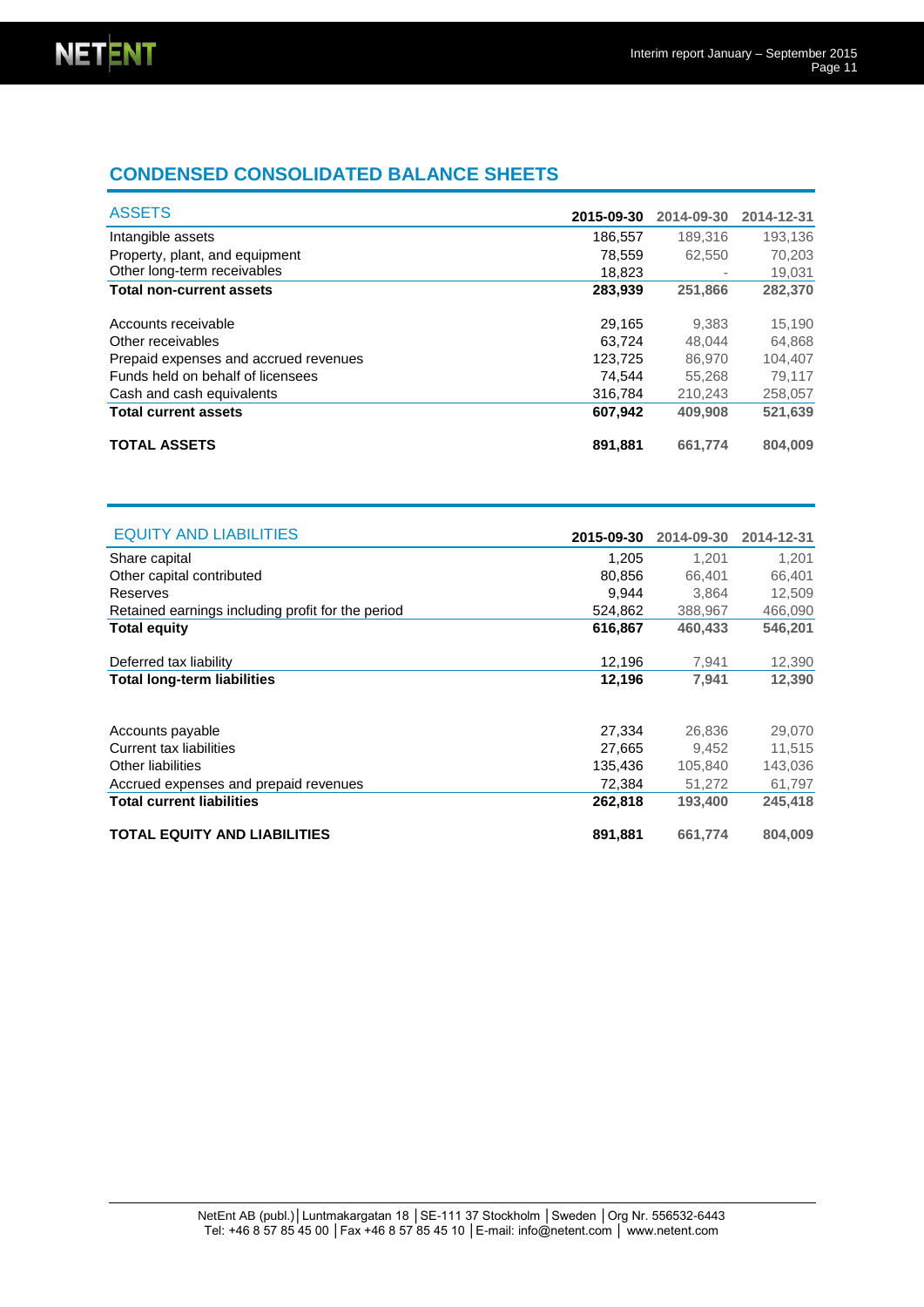# **CONDENSED CONSOLIDATED CASH FLOW STATEMENTS**

|                                                                           | Jul-Sep   | Jul-Sep                  | Jan-Sep    | Jan-Sep    | Jan-Dec    |
|---------------------------------------------------------------------------|-----------|--------------------------|------------|------------|------------|
|                                                                           | 2015      | 2014                     | 2015       | 2014       | 2014       |
| Operating profit                                                          | 105,316   | 73,387                   | 279,827    | 181,335    | 261,665    |
| Adjustment for items not included in cash flows:                          |           |                          |            |            |            |
| Depreciation, amortization and impairments                                | 34,821    | 32,747                   | 102,289    | 95,261     | 128,511    |
| Other                                                                     | 795       | 13                       | 1,399      | $-684$     | 294        |
| Interest received                                                         | 1         | $\overline{7}$           | 19         | 747        | 954        |
| Interest paid                                                             | $-119$    | $-121$                   | $-379$     | $-398$     | $-515$     |
| Tax paid                                                                  | $-3,385$  | $-2,994$                 | $-9,644$   | $-11,718$  | $-14,745$  |
| Cash flows from operating activities before<br>changes in working capital | 137,429   | 103,039                  | 373,511    | 264,543    | 376,164    |
| Changes in working capital                                                | $-15,497$ | $-13,670$                | $-23,144$  | 16,765     | $-11,267$  |
| Cash flows from operating activities                                      | 121,932   | 89,369                   | 350,367    | 281,308    | 364,897    |
| Acquisition of intangible assets                                          | $-22,749$ | $-17,980$                | $-71,058$  | $-61,298$  | $-84,430$  |
| Acquisition of property, plant, and equipment                             | $-14,365$ | $-4,740$                 | $-35.538$  | $-23,001$  | $-36,765$  |
| Cash flows from investing activities                                      | $-37,114$ | $-22,720$                | $-106.596$ | $-84,299$  | $-121,195$ |
| New issue of shares                                                       | 9,869     | 24,788                   | 9,869      | 24,788     | 24,788     |
| Received premium for share option rights                                  |           |                          | 4,589      |            |            |
| Transfer to shareholders                                                  |           | $\overline{\phantom{a}}$ | $-199,534$ | $-118,661$ | $-118,661$ |
| Cash flows from financing activities                                      | 9,869     | 24,788                   | $-185,075$ | $-93,874$  | $-93,874$  |
| Cash flow for the period                                                  | 94,688    | 91,437                   | 58,696     | 103,135    | 149,828    |
| Cash and cash equivalents at beginning of<br>period                       | 219,265   | 119,047                  | 258,057    | 105,829    | 105,829    |
| Exchange rate differences in cash and cash<br>equivalents                 | 2,831     | $-241$                   | 31         | 1,279      | 2,400      |
| Cash and cash equivalents at end of period                                | 316,784   | 210,243                  | 316,784    | 210,243    | 258,057    |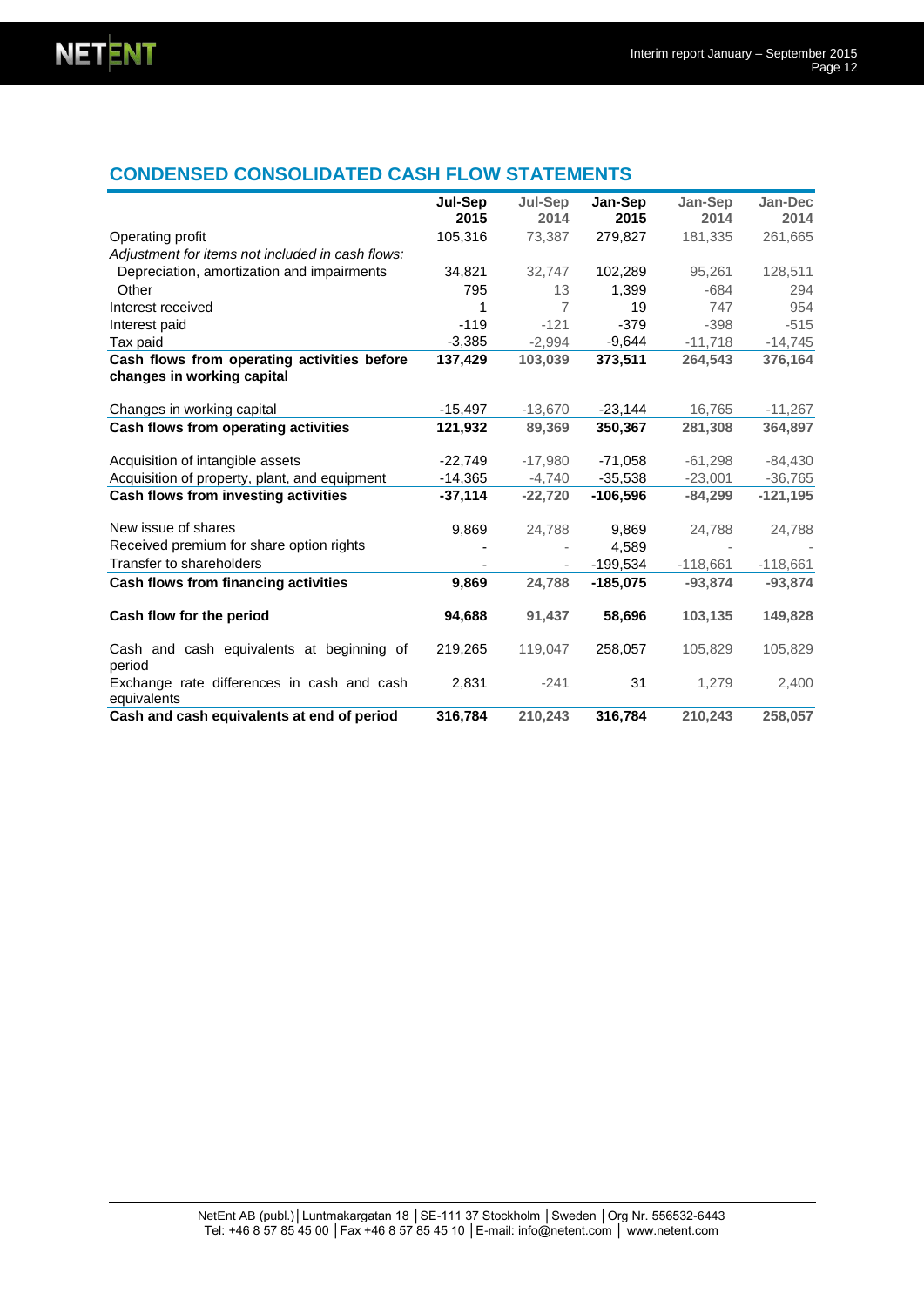# **CONDENSED CONSOLIDATED CHANGES IN EQUITY**

| 2014                                   | Share<br>capital | Other<br>capital<br>contributed | Reserves                 | Retained<br>earnings | Total<br>equity |
|----------------------------------------|------------------|---------------------------------|--------------------------|----------------------|-----------------|
| Opening equity 2014-01-01 <sup>1</sup> | 1.191            | 41.624                          | $-3.659$                 | 341,510              | 380,666         |
| Total income for the period Jan-Mar    |                  |                                 | $-2$                     | 46.127               | 46.125          |
| Transfer to shareholders               |                  |                                 | ٠                        | $-118.661$           | $-118,661$      |
| Total income for the period Apr-Jun    |                  |                                 | 8.001                    | 52.486               | 60.487          |
| New share issue                        | 11               | 24,777                          | $\overline{\phantom{0}}$ | ۰                    | 24,788          |
| Total income for the period Jul-Sep    |                  |                                 | $-476$                   | 67,505               | 67,029          |
| Total income for the period Oct-Dec    | -                | ۰                               | 8,645                    | 77,127               | 85,769          |
| Closing equity 2014-12-31              | 1,201            | 66,401                          | 12,509                   | 466,090              | 546,201         |

| 2015                                     | Share | Other<br>capital<br>capital contributed | Reserves | Retained<br>earnings | Total<br>equity |
|------------------------------------------|-------|-----------------------------------------|----------|----------------------|-----------------|
| Opening equity 2015-01-01                | 1.201 | 66.401                                  | 12.509   | 466.090              | 546,201         |
| Total income for the period Jan-Mar      |       |                                         | $-8.323$ | 74.204               | 65,881          |
| Received premium for share option rights |       | 4.589                                   |          |                      | 4.589           |
| Transfer to shareholders                 |       |                                         | ٠        | $-199.534$           | $-199.534$      |
| Total income for the period Apr-Jun      |       |                                         | $-3,435$ | 86.537               | 83,102          |
| New share issue                          | 3     | 9,866                                   |          |                      | 9.869           |
| Total income for the period Jul-Sep      |       |                                         | 9.193    | 97.566               | 106,759         |
| Closing equity 2015-09-30                | 1.205 | 80,856                                  | 9,944    | 524,862              | 616,867         |

There is no minority interest in the Group. All equity is therefore attributed to parent company shareholders.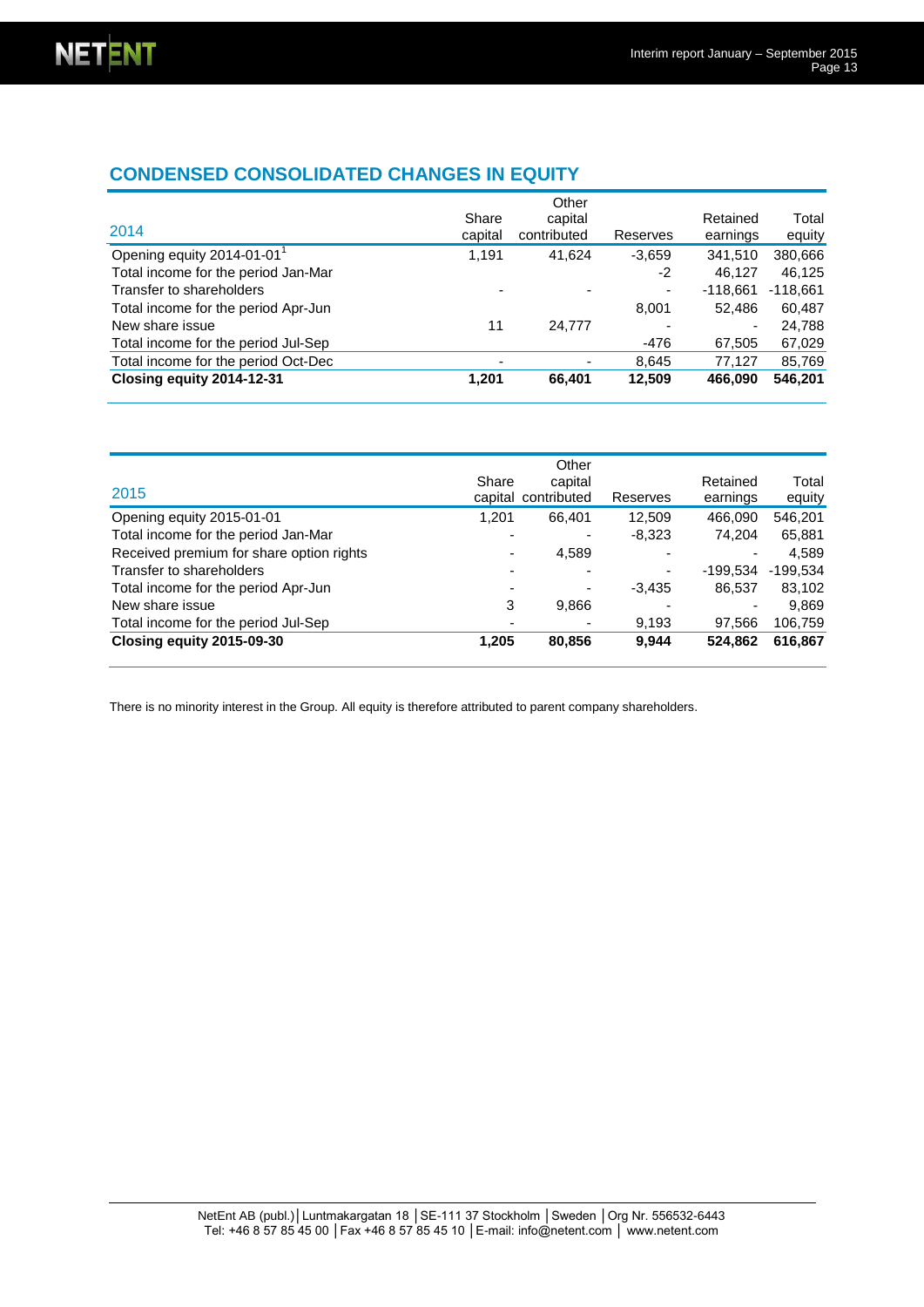# **CONSOLIDATED KEY DATA AND FIGURES**

|                                                                                | Jul-Sep    | Jul-Sep    | Jan-Sep    | Jan-Sep    | Jan-Dec    |
|--------------------------------------------------------------------------------|------------|------------|------------|------------|------------|
|                                                                                | 2015       | 2014       | 2015       | 2014       | 2014       |
| Operating revenues (SEK thousands)                                             | 279,790    | 217,216    | 809,291    | 610,597    | 851,663    |
| Operating euro based revenues (EUR thousands)                                  | 29,659     | 23,584     | 86,348     | 67,534     | 93,622     |
| Operating margin (percent)                                                     | 37.6       | 33.8       | 34.6       | 29.7       | 30.7       |
| Profit margin (percent)                                                        | 37.8       | 33.8       | 34.6       | 29.7       | 31.2       |
| EBITDA margin (percent)                                                        | 50.1       | 48.9       | 47.2       | 45.3       | 45.8       |
| Return on shareholders' equity, roll 12 months (percent)                       | 59.0       | 51.4       | 59.0       | 51.4       | 54.0       |
| Equity/assets ratio (percent)                                                  | 69.2       | 69.6       | 69.2       | 69.6       | 67.9       |
| Quick ratio (percent)                                                          | 231.3      | 211.9      | 231.3      | 211.9      | 220.3      |
| Net interest-bearing liabilities (SEK thousands) <sup>1</sup>                  | $-316,784$ | $-210,243$ | $-316,784$ | $-210,243$ | $-258,057$ |
| Net debt/equity ratio (multiple)                                               | $-0.5$     | $-0.5$     | $-0.5$     | $-0.5$     | $-0.5$     |
| Average number of employees                                                    | 496        | 410        | 480        | 386        | 401        |
| Employees at period's end                                                      | 513        | 428        | 513        | 428        | 456        |
| Employees and external resources at period's end                               | 686        | 564        | 686        | 564        | 591        |
| Earnings per share before dilution (SEK)                                       | 2.44       | 1.69       | 6.45       | 4.16       | 6.10       |
| Earnings per share after dilution (SEK)                                        | 2.44       | 1.69       | 6.45       | 4.16       | 6.09       |
| Equity per share before dilution (SEK)                                         | 15.41      | 11.54      | 15.41      | 11.54      | 13.69      |
| Equity per share after dilution (SEK)                                          | 15.41      | 11.52      | 15.41      | 11.52      | 13.67      |
| Average number of outstanding shares before dilution                           | 40.021.810 | 39.906.816 | 40.021.810 | 39,906,816 | 39,906,816 |
| Average number of outstanding shares after dilution                            | 40,021,810 | 39,966,652 | 40,021,810 | 39,961,250 | 39,966,274 |
| Number of outstanding shares at the period's end before 40,021,810<br>dilution |            | 39,906,816 | 40,021,810 | 39,906,816 | 39,906,816 |
| Number of outstanding shares at the period's end after 40,021,810<br>dilution  |            | 40,021,810 | 40,021,810 | 40,021,810 | 40,021,810 |

 $^1$  A negative figure means that the Group has a net cash position (positive cash flow and no interest-bearing liabilities)

# **CONSOLIDATED KEY DATA AND FIGURES BY QUARTER**

|                                                                     | 2015   |                |        | 2014   |        |         |        | 2012   |        |
|---------------------------------------------------------------------|--------|----------------|--------|--------|--------|---------|--------|--------|--------|
|                                                                     | Q3     | Q <sub>2</sub> | Q1     | Q4     | Q3     | Q2      | Q1     | Q4     | Q3     |
| Operating revenues (SEK millions)                                   | 279.8  | 271.2          | 258.3  | 241.1  | 217.2  | 205.0   | 188.4  | 180.1  | 153.1  |
| Operating revenues (EUR millions)                                   | 29.7   | 29.2           | 27.5   | 26.1   | 23.6   | 22.7    | 21.2   | 20.4   | 17.6   |
| Operating profit (SEK million)                                      | 105.3  | 92.7           | 81.8   | 80.3   | 73.4   | 56.7    | 51.2   | 55.6   | 44.5   |
| Operating margin (percent)                                          | 37.6   | 34.2           | 31.7   | 33.3   | 33.8   | 27.7    | 27.2   | 30.9   | 29.1   |
| EBITDA-margin (percent)                                             | 50.1   | 46.7           | 44.7   | 47.1   | 48.9   | 43.6    | 43.0   | 46.8   | 46.6   |
| Growth SEK vs prior year (percent)                                  | 28.8   | 32.3           | 37.1   | 33.8   | 41.8   | 37.8    | 26.7   | 24.5   | 25.0   |
| Growth EUR vs prior year (percent)                                  | 25.8   | 28.2           | 29.8   | 27.8   | 33.8   | 31.0    | 21.1   | 21.9   | 21.1   |
| Growth in SEK vs prior quarter (percent)                            | 3.2    | 5.0            | 7.1    | 11.0   | 6.0    | 8.8     | 4.6    | 17.6   | 3.0    |
| Growth in EUR vs prior quarter (percent)                            | 1.7    | 5.9            | 5.6    | 10.6   | 3.7    | 7.2     | 3.9    | 15.8   | 1.5    |
| Cash and cash equivalents (excl. funds held on                      |        |                |        |        |        |         |        |        |        |
| behalf of licensees, MSEK)                                          | 316.8  | 219.3          | 325.9  | 258.1  | 210.2  | 119.0   | 147.8  | 105.8  | 61.1   |
| Funds held on behalf of licensees (MSEK)                            | 74.5   | 32.9           | 104.9  | 79.1   | 55.3   | 38.3    | 34.5   | 25.2   | 67.1   |
| Equity/assets ratio (percent)                                       | 69.2   | 69.4           | 67.8   | 67.9   | 69.6   | 66.5    | 72.1   | 71.4   | 65.0   |
| Return on shareholders' equity<br>roll<br>12<br>months<br>(percent) | 59.0   | 57.6           | 54.6   | 54.0   | 53.7   | 51.4    | 50.8   | 51.2   | 48.4   |
| Net debt/equity ratio (multiple)                                    | $-0.5$ | $-0.4$         | $-0.5$ | $-0.5$ | $-0.5$ | $-0.3$  | $-0.3$ | $-0.3$ | $-0.2$ |
| Earnings per share (SEK)                                            | 2.44   | 2.16           | 1.86   | 1.93   | 1.69   | 1.32    | 1.16   | 1.35   | 1.01   |
| Equity per share (SEK)                                              | 15.41  | 12.54          | 15.34  | 13.69  | 11.54  | 9.32    | 10.79  | 9.62   | 8.11   |
| Cash flow per share (SEK)                                           | 2.37   | $-2.64$        | 1.74   | 1.17   | 2.29   | $-0.77$ | 1.07   | 1.09   | 0.58   |
| Average number of employees                                         | 496    | 481            | 466    | 446    | 410    | 390     | 358    | 351    | 329    |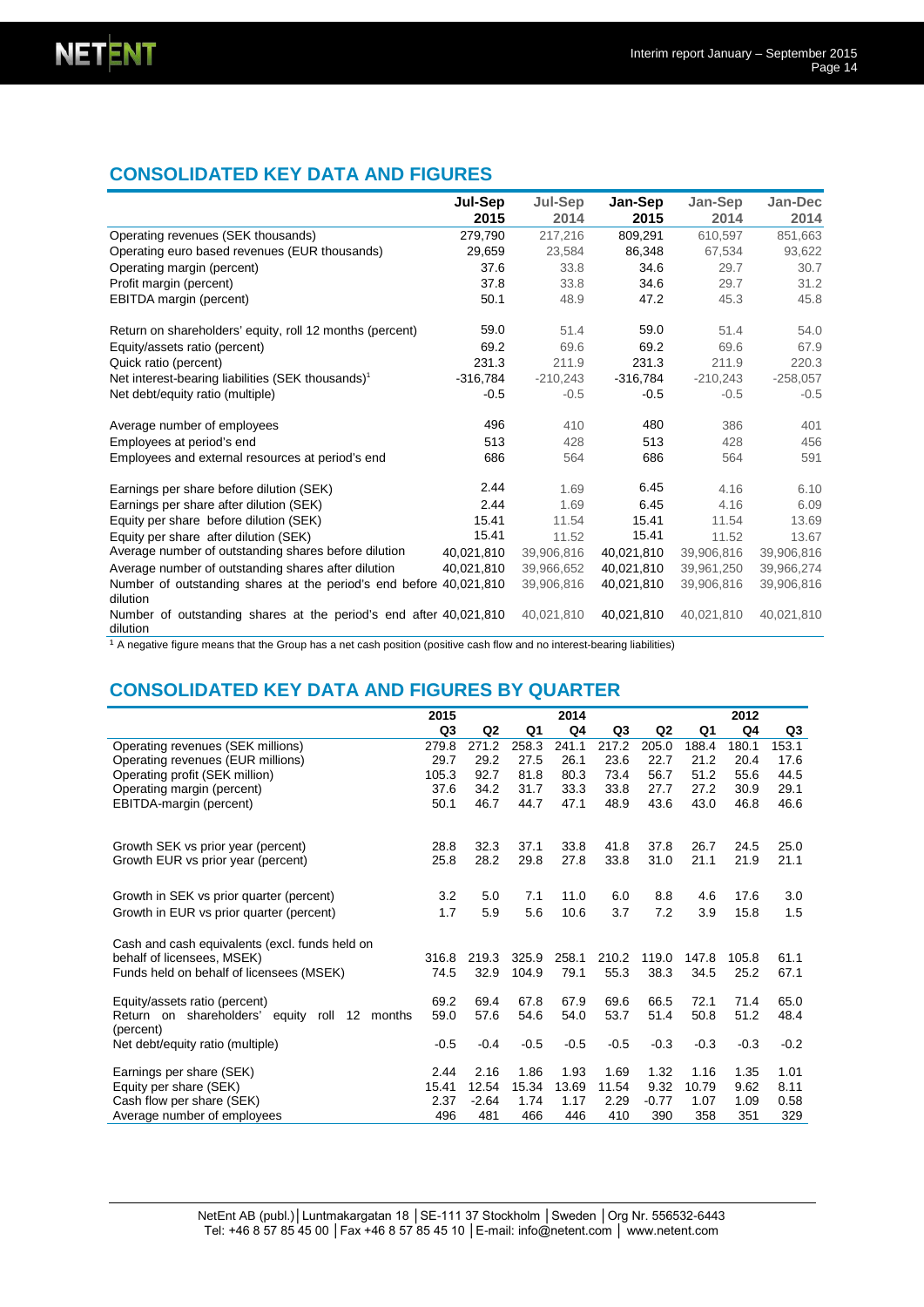#### Interim report January – September 2015 Page 15

# **DEFINITIONS**

Operating profit in relation to operating revenues. *Profit margin* Profit after financial items in relation to operating revenues. *EBITDA-margin* Operating profit excluding depreciation and amortization in relation to operating revenues. *Return on investment on shareholders' equity*  Period's profit/loss (rolling twelve months) in relation to average shareholder equity for last twelve months. *Equity/assets ratio* Equity at the end of period as a percentage of total assets at the end of period. *Quick ratio* Current assets in relation to current liabilities. *Net interest-bearing liabilities* Net of interest-bearing provisions and liabilities less financial assets and cash and cash equivalents. *Net debt/equity ratio (multiple)* Net of interest-bearing earnings and liabilities minus financial assets and cash and cash equivalents divided by shareholder's equity. *Average number of employees* The average number of employees during the period. *Number of employees at end of period* The number of employees at the end of the period. *Number of employees and external resources at end of period* The number of employees and external resources such as dedicated persons with contracted suppliers and subcontractors at the end of the period. *Earnings per share* Profit for the period divided by the average number of shares outstanding during the period. *Equity per share* Shareholders' equity divided by the number of shares outstanding at the end of the period. *Average number of shares outstanding* The average number of shares outstanding during the period. adjusted for bonus issue and share split. *Number of shares outstanding Operating margin*

The number of shares outstanding. adjusted for bonus issue and share split*.*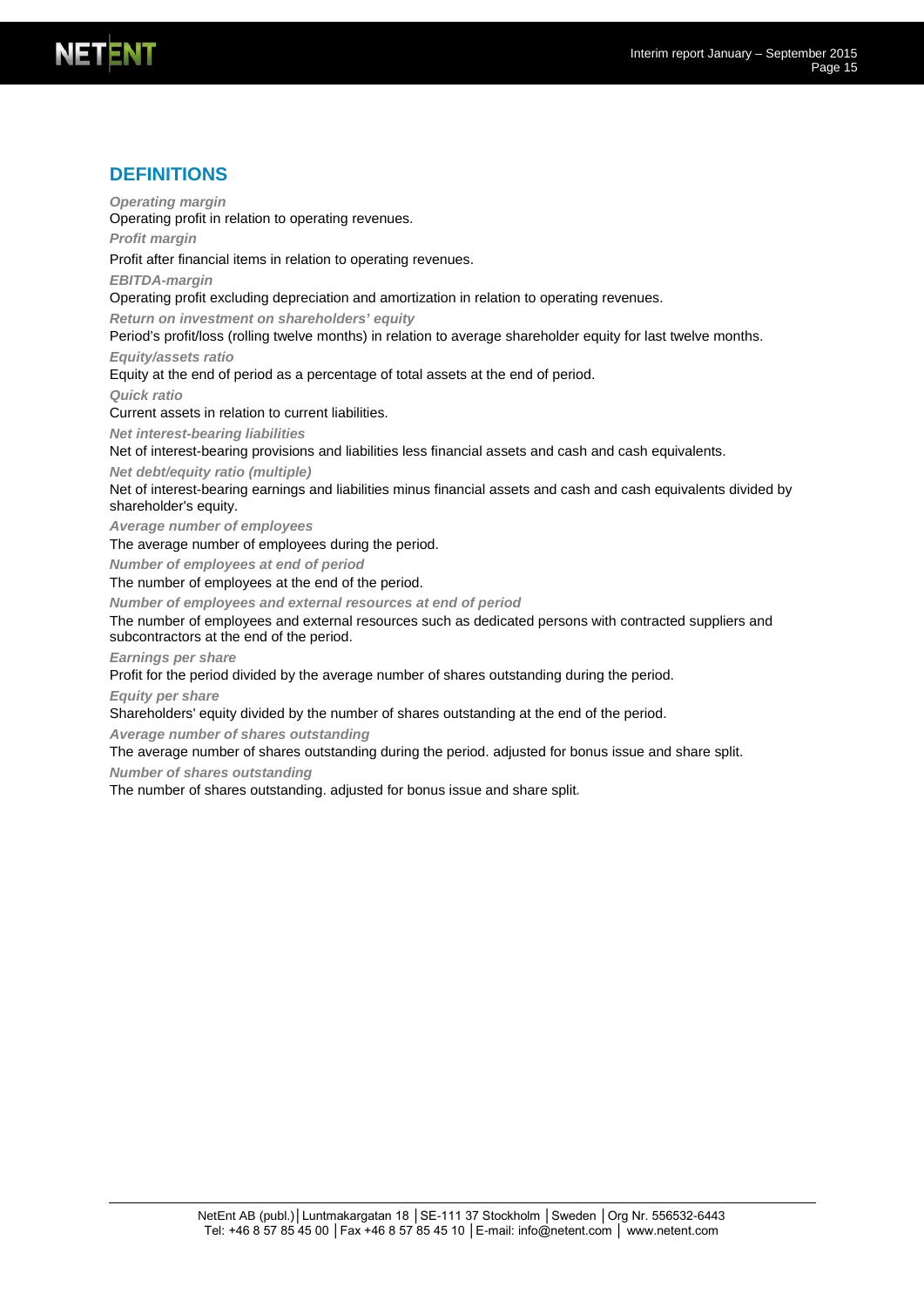# **CONDENSED PARENT COMPANY INCOME STATEMENT**

| <b>INCOME STATEMENTS</b>      | Jan-Sep<br>2015 | Jan-Sep<br>2014 | Jan-Sep<br>2015 | Jan-Sep<br>2014 | Jan-Dec<br>2014 |
|-------------------------------|-----------------|-----------------|-----------------|-----------------|-----------------|
| Operating revenues            | 123,391         | 109.137         | 385.984         | 339.611         | 467.063         |
| Other external expenses       | $-46,020$       | $-38,772$       | $-133.471$      | $-122.207$      | $-163,438$      |
| Personnel expenses            | $-67.186$       | $-56.007$       | $-218.147$      | $-175.081$      | $-243,202$      |
| Depreciation and amortization | $-5.712$        | $-4.617$        | $-16.320$       | $-13,332$       | $-18,103$       |
| <b>Operating profit</b>       | 4,473           | 9.741           | 18,046          | 28,991          | 42,320          |
| Financial items               | 493             | $-26$           | 1.434           | 716             | 148,128         |
| Transfer to untaxed reserves  |                 |                 |                 |                 | $-8,630$        |
| Profit before tax             | 4.966           | 9.715           | 19.480          | 29.707          | 181,818         |
| Tax on the period's profit    | $-1.376$        | $-2.271$        | $-4,784$        | $-6.804$        | $-7,819$        |
| Profit for the period         | 3,590           | 7.444           | 14.696          | 22.903          | 173.999         |

| <b>STATEMENT OF TOTAL INCOME</b>                           |                |                |                          |                          |         |
|------------------------------------------------------------|----------------|----------------|--------------------------|--------------------------|---------|
| Profit for the period                                      | 3,590          | 7.444          | 14.696                   | 22,903                   | 173,999 |
| Other total income                                         | $\blacksquare$ | ۰              | $\overline{\phantom{a}}$ | $\overline{\phantom{a}}$ |         |
| Sum of other total income for the period,<br>net after tax |                | $\blacksquare$ |                          | $\sim$                   |         |
| Total income for the period                                | 3.590          | 7.444          | 14.696                   | 22,903                   | 173,999 |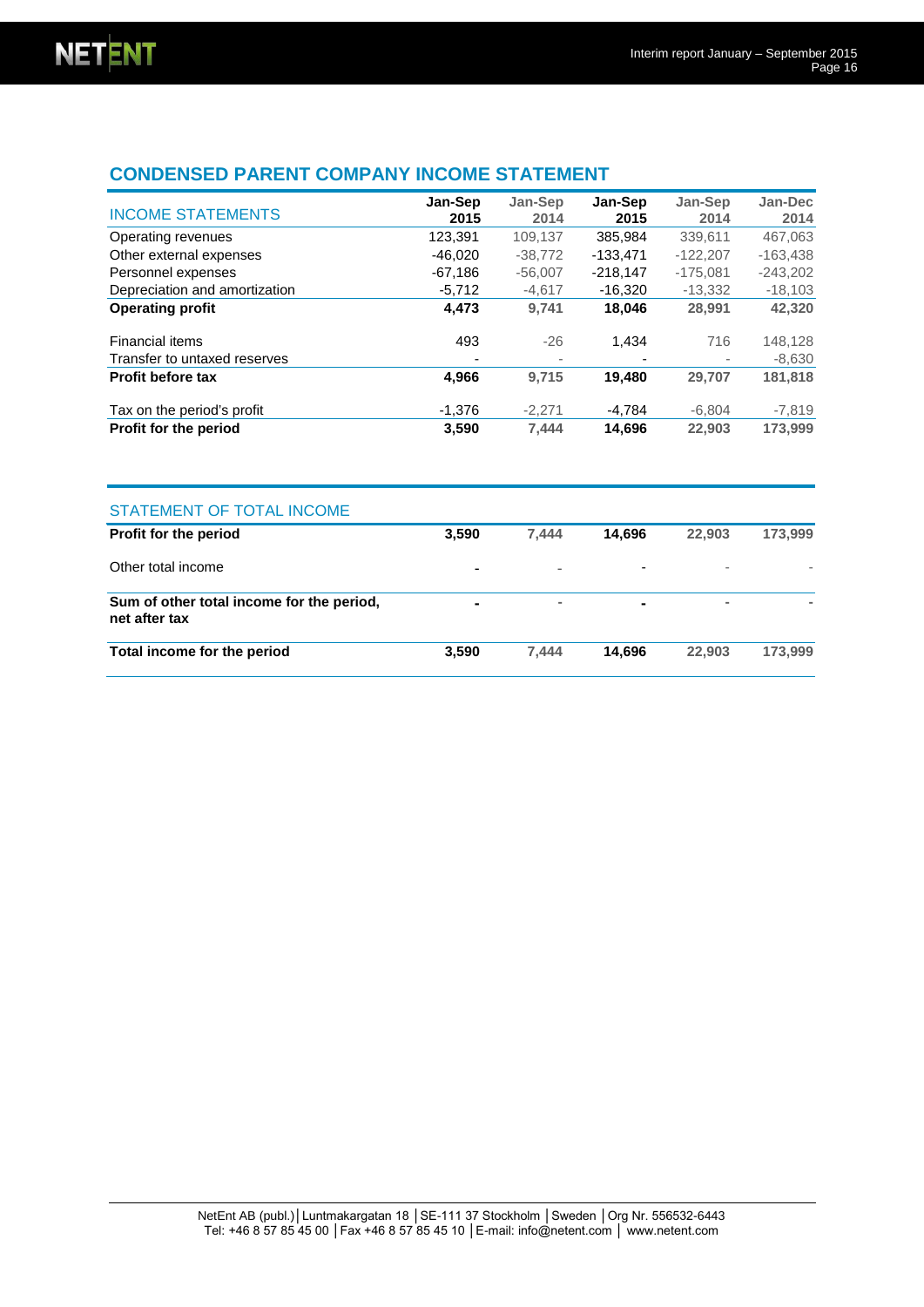# **CONDENSED PARENT COMPANY BALANCE SHEET**

| <b>ASSETS</b>                         | 2015-09-30 | 2014-09-30 | 2014-12-31 |
|---------------------------------------|------------|------------|------------|
| Intangible assets                     | 9,363      | 13.080     | 13,443     |
| Property, plant, and equipment        | 29,473     | 27,895     | 27.607     |
| Shares in subsidiary                  | 2,308      | 1,678      | 1,678      |
| <b>Total non-current assets</b>       | 41,144     | 42,653     | 42,728     |
| Accounts receivable                   | 79         | 87         | 1          |
| Receivables from Group companies      | 66.974     | 41.981     | 150,605    |
| Current tax receivables               | 7.015      | 5,868      | 3.003      |
| Other receivables                     | 8.030      | 7.412      | 8.722      |
| Prepaid expenses and accrued revenues | 13.579     | 8.213      | 9.822      |
| Cash and cash equivalents             | 150,152    | 146,276    | 217,631    |
| <b>Total current assets</b>           | 245,829    | 209.837    | 389,784    |
| <b>TOTAL ASSETS</b>                   | 286,973    | 252,490    | 432,512    |

| <b>EQUITY AND LIABILITIES</b>         | 2015-09-30 | 2014-09-30 | 2014-12-31 |
|---------------------------------------|------------|------------|------------|
| Share capital                         | 1,205      | 1.201      | 1.201      |
| Statutory reserve                     | 38         | 38         | 38         |
| Share premium reserve                 | 21,354     | 31,513     | 31,513     |
| Retained earnings                     |            | 922        | 922        |
| Profit for the period                 | 14,696     | 22,903     | 173,999    |
| <b>Total equity</b>                   | 37,293     | 56,577     | 207,673    |
| Untaxed reserves                      | 31,352     | 22,723     | 31,352     |
| Accounts payable                      | 21,236     | 24.638     | 26,401     |
| Liabilities to Group companies        | 136,688    | 101.103    | 119,364    |
| Other liabilities                     | 4,642      | 3,868      | 4,646      |
| Accrued expenses and prepaid revenues | 55,762     | 43.581     | 43,076     |
| <b>Total current liabilities</b>      | 218,328    | 173,190    | 193,487    |
| <b>TOTAL EQUITY AND LIABILITIES</b>   | 286.973    | 252.490    | 432.512    |